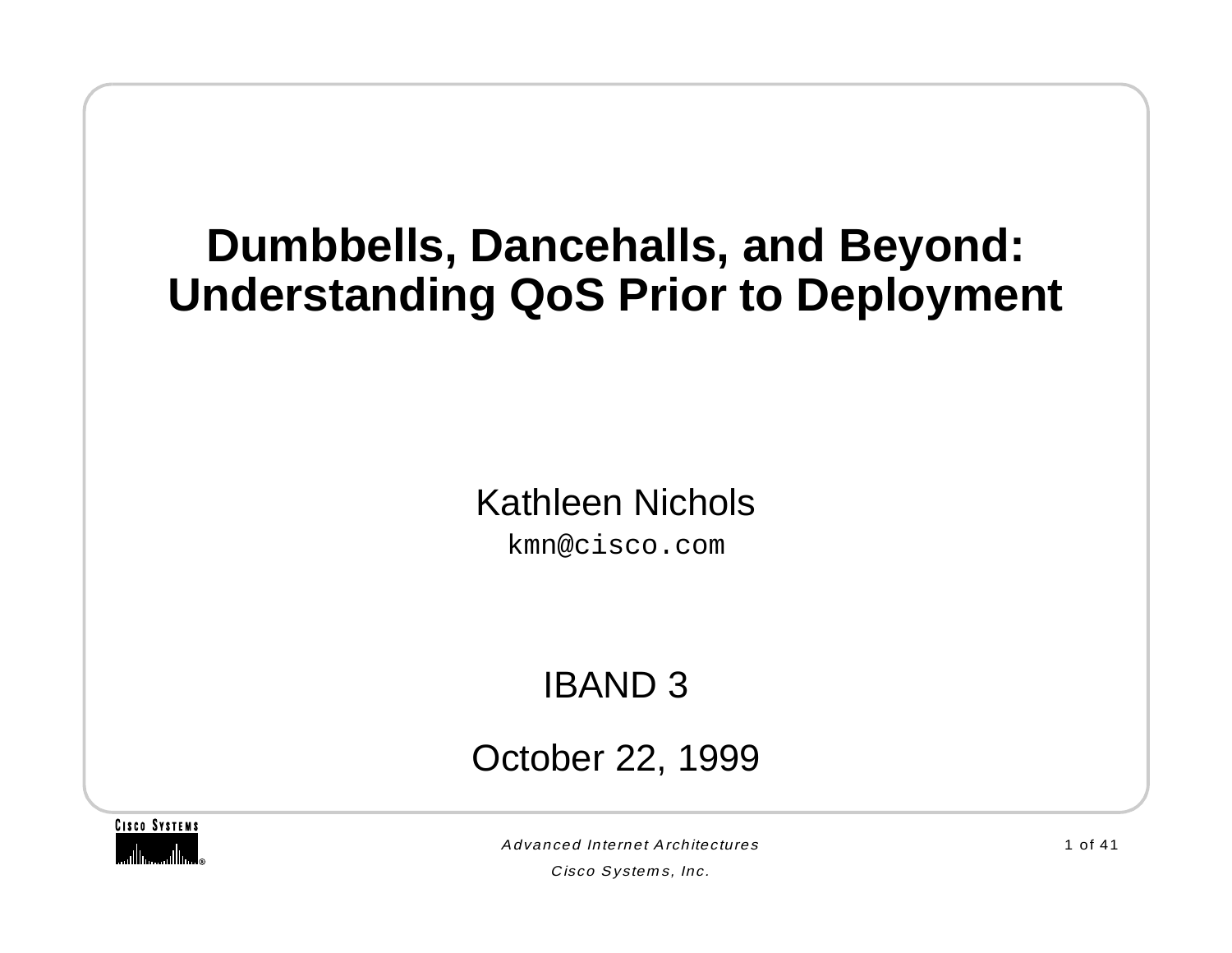# **Outline**

- **•** One presenter's slant on Differentiated Services QoS
- **•** Understanding performance: how to evaluate the evaluators
- **•** QoS Holy Grails
- **•** Simplicity and conservatism

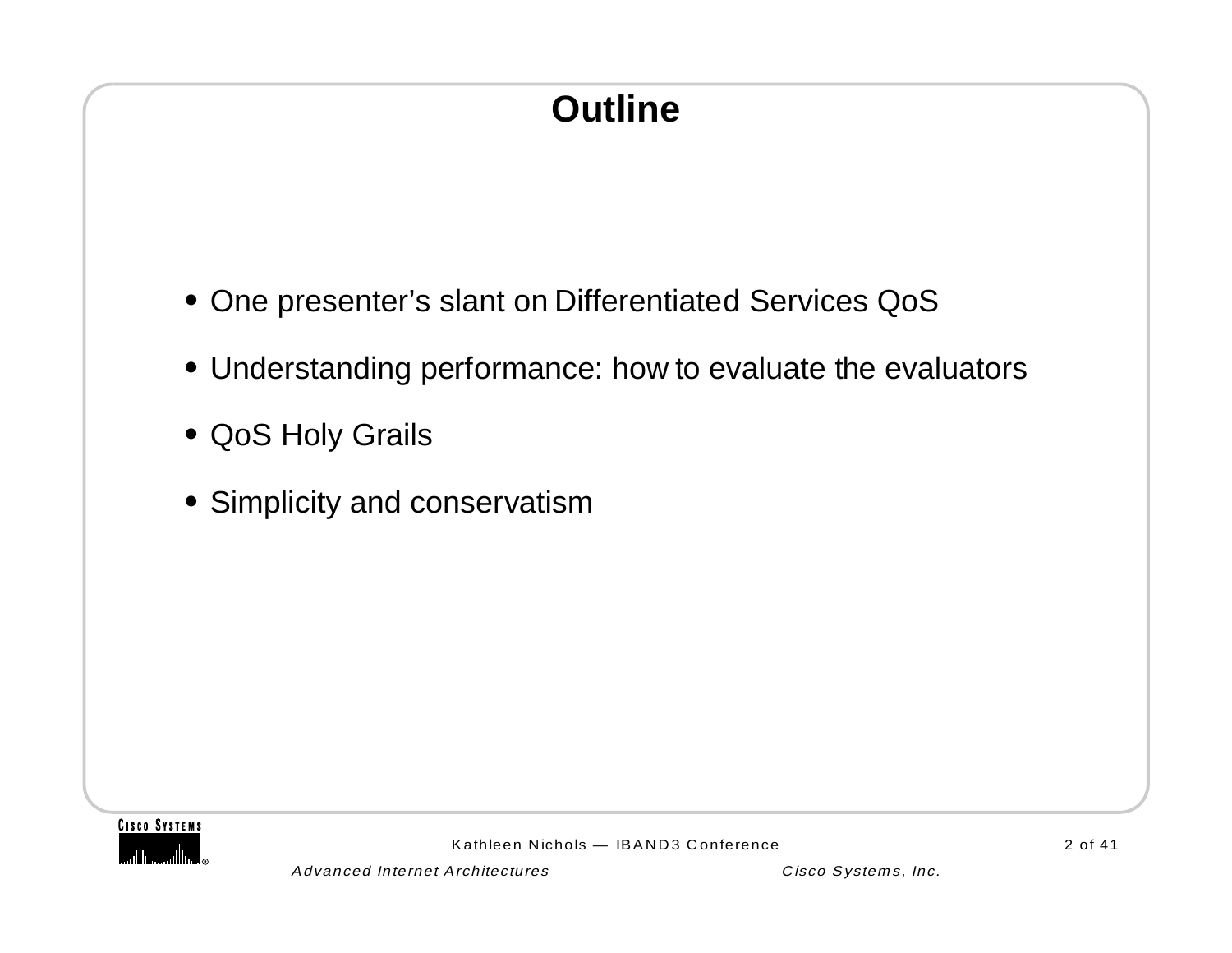# **QoS Contraints**

- **•** For scaling, incremental deployment and economic reasons, don't want to have to do everything everywhere.
- **•** Need some bits in the packet header so upstream can tell downstream about this packet.
- **•** The same bits in a packet may mean different things in different parts of the Internet. Need local control of their meaning.

Differentiated Services provides a framework for delivering QoS with these constraints. In this talk, we are discussing QoS in this framework.

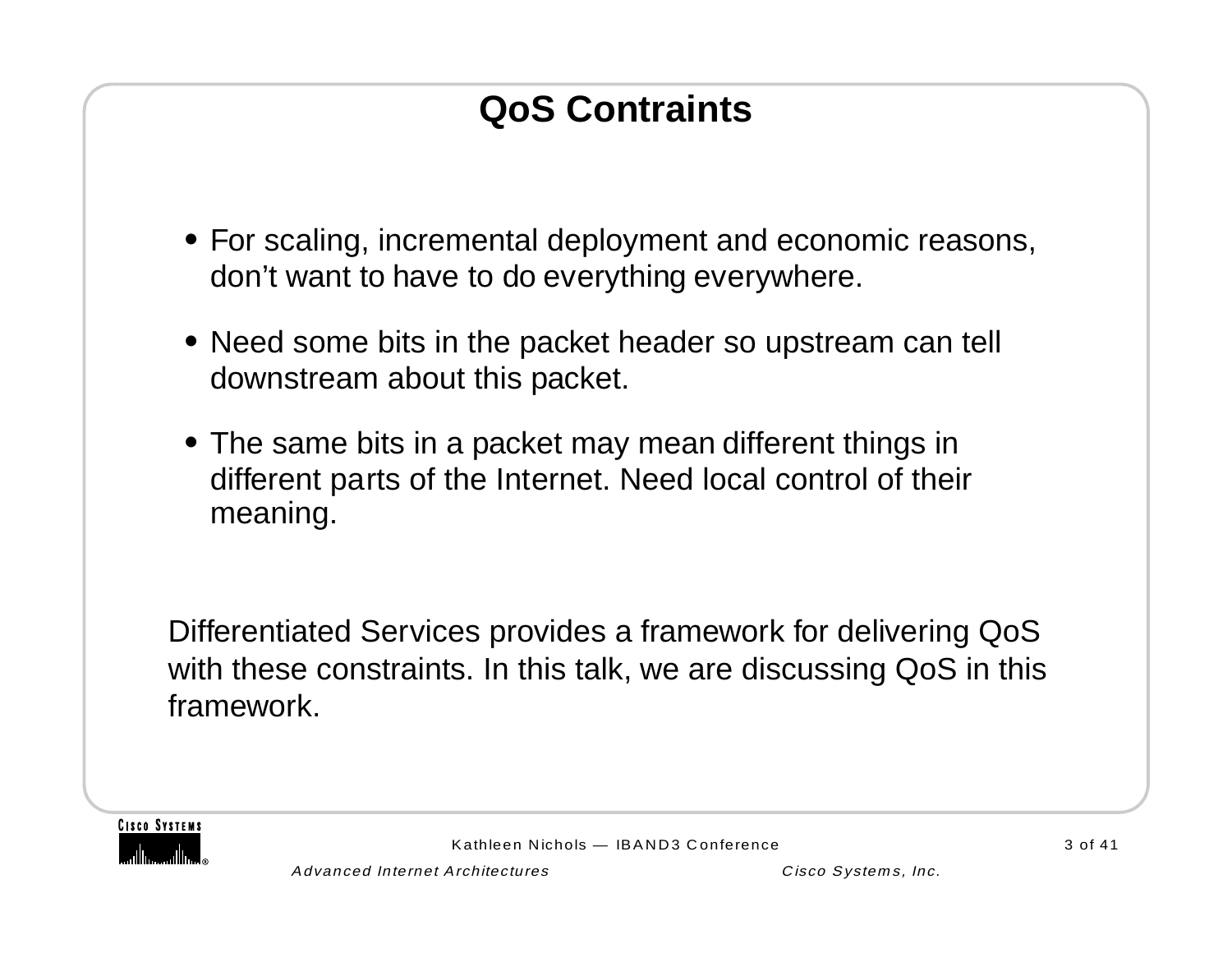### **Differentiated Services in a Nutshell**

- **•** An approach to delivering QoS in a scalable, incrementally deployable way that:
	- **-**keeps control of QoS "local"
	- **-**pushes work to the edges and boundaries
	- **-**requires minimal standardization, encourages maximal innovation
- **•** Diffserv's model is based on an Internet made up of independently administered domains, each of which is connected to at least one other
- **•** The IETF Differentiated Services WG is working on the "minimal standardization" part of this. See www.ietf.org/ html.charters/diffserv-charter.html.

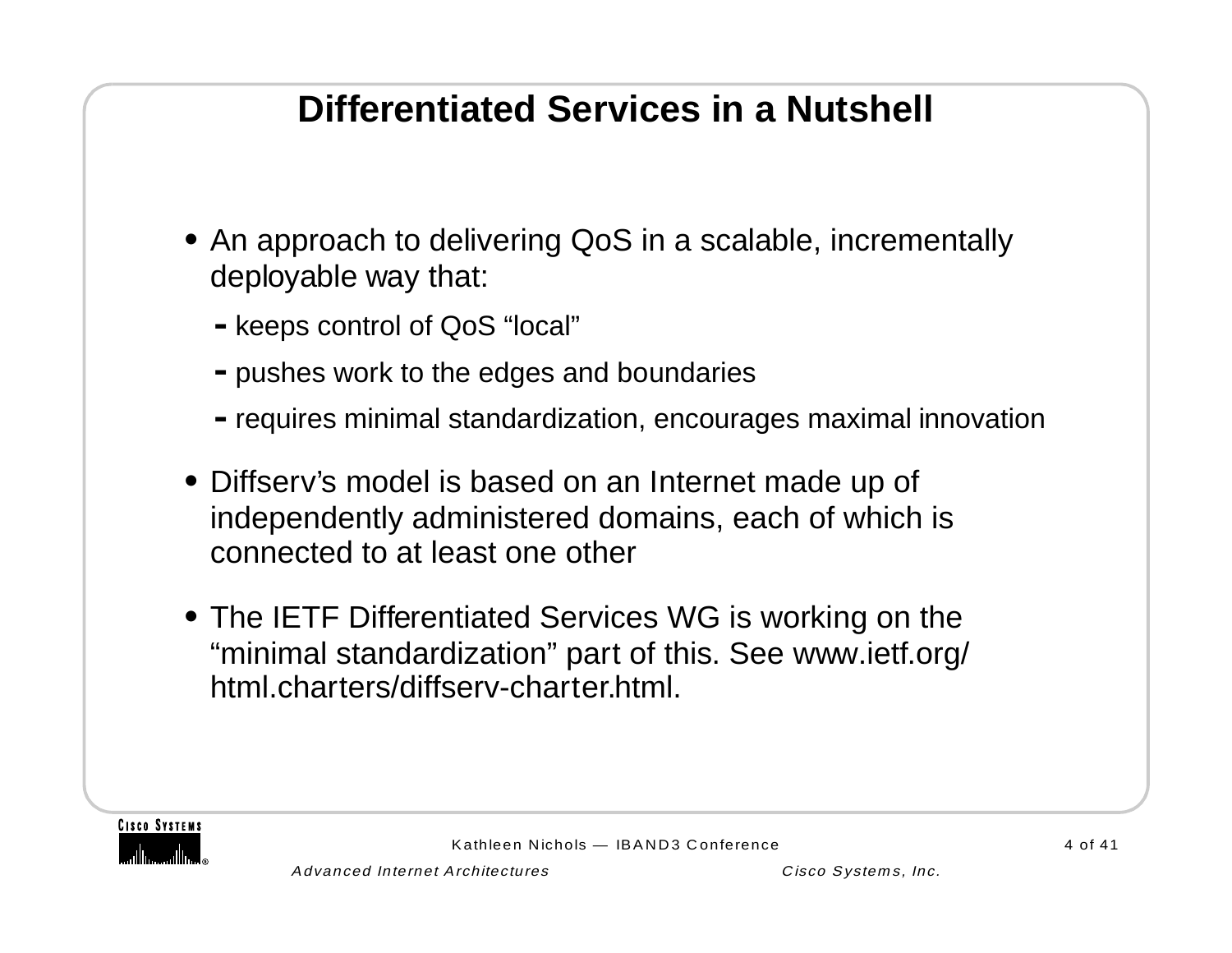



Kathleen Nichols — IBAND3 Conference

Advanced Internet Architectures Cisco Systems, Inc.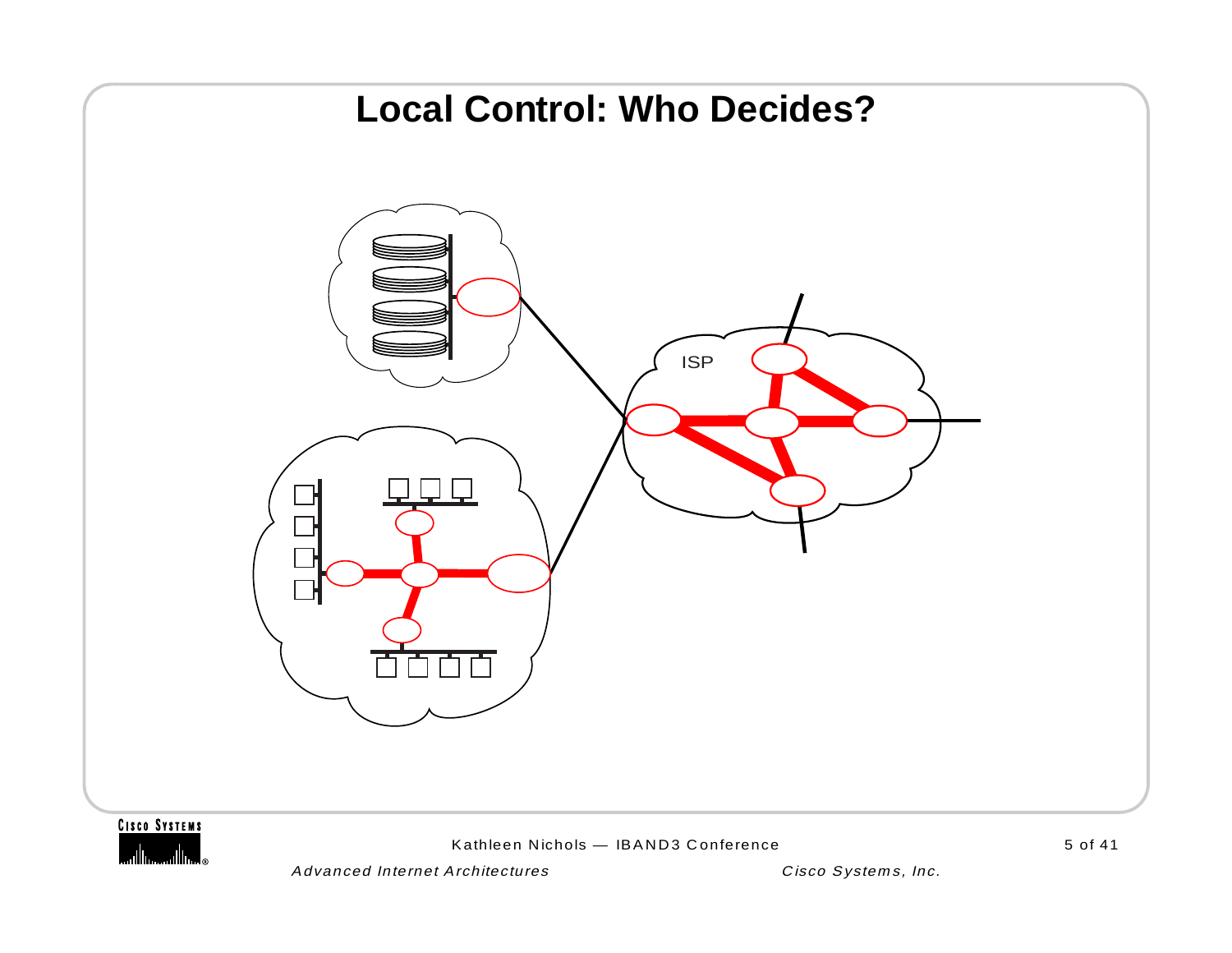#### **The Diffserv Architecture**



Advanced Internet Architectures **Cisco Systems**, Inc.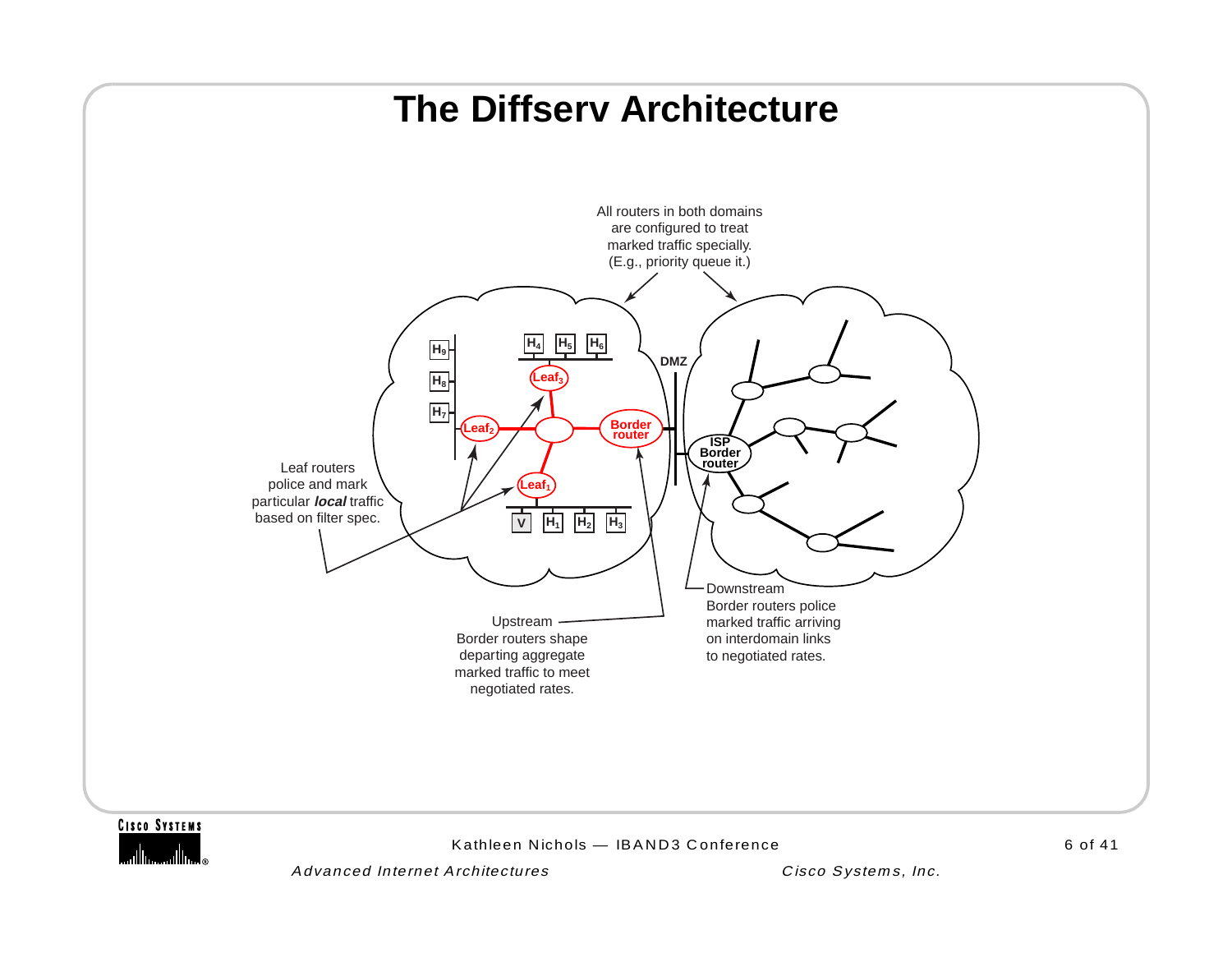### **Components of Diffserv QoS: Forwarding**

In the evolution of the Internet, there have been two components:

 1. The forwarding path where packets are handled at line rate, accessing a routing table for information on where to steer the packet, and

2. The control which configures that routing table. This happens at a much slower time scale, has and continues to evolve.

Analogously, divide QoS into its forwarding path and control plane behavior.

Forwarding path behavior provides the differential treatment an individual packet receives at forwarding time based on the information configured in a table by the control plane.

For the most part, forwarding path building blocks are wellunderstood and must be fairly simple as they are done per-packet at line rate.

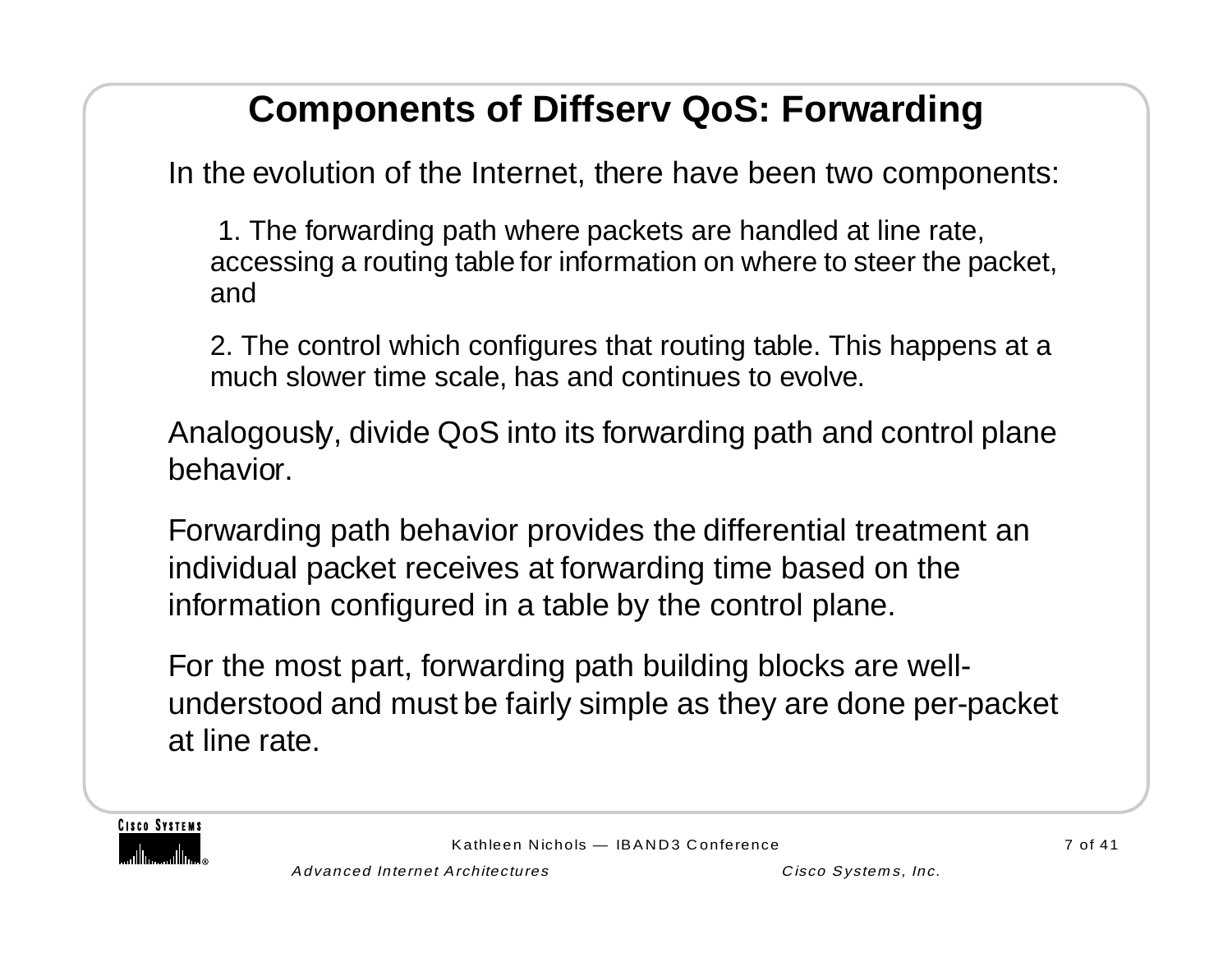# **Diffserv Building Blocks**

- **• Classification** take apart (input) packet stream
- **• Shaping —** alter temporal behavior to conform to downstream agreements
- **• Policing** ensure behavior conforms
- **• Marking** propagate information (packet identity)
- **• Queuing** isolate traffic stream
- **• Scheduling** construct (output) packet stream based on local policy & downstream agreements

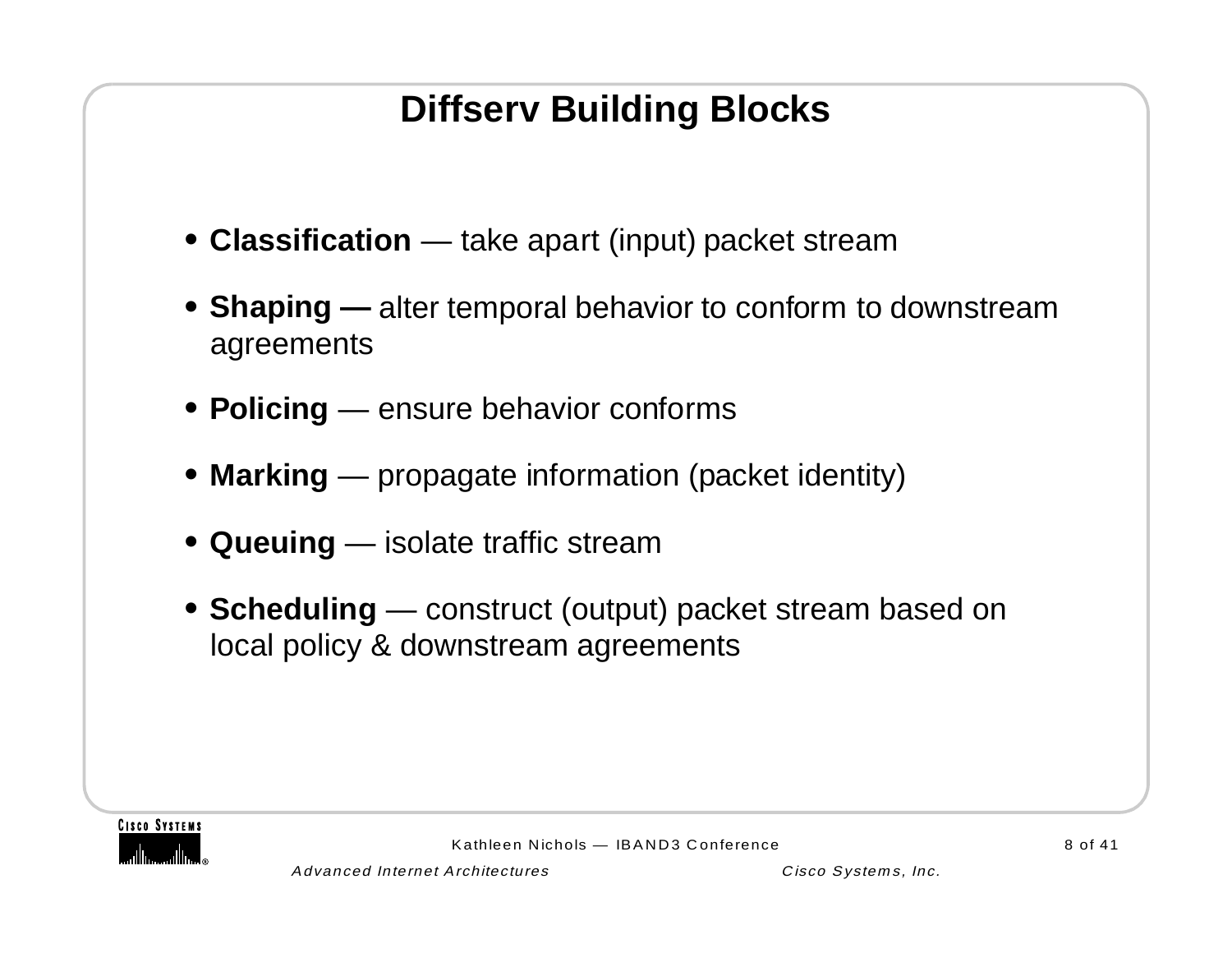### **Components of Diffserv QoS: Control**

The control plane is used to implement a cloud's policy goals and to configure the forwarding path accordingly.

This is much less well-understocd. Yet, using simple policies and static configurations, it is possible to deploy useful QoS.

There are a number of proposals for configuring the forwarding path to create services (e.g., RFC 2475, RFC 2598, RFC 2638). Deployment of these will lead to experience that will guide more complex policies and allocations.

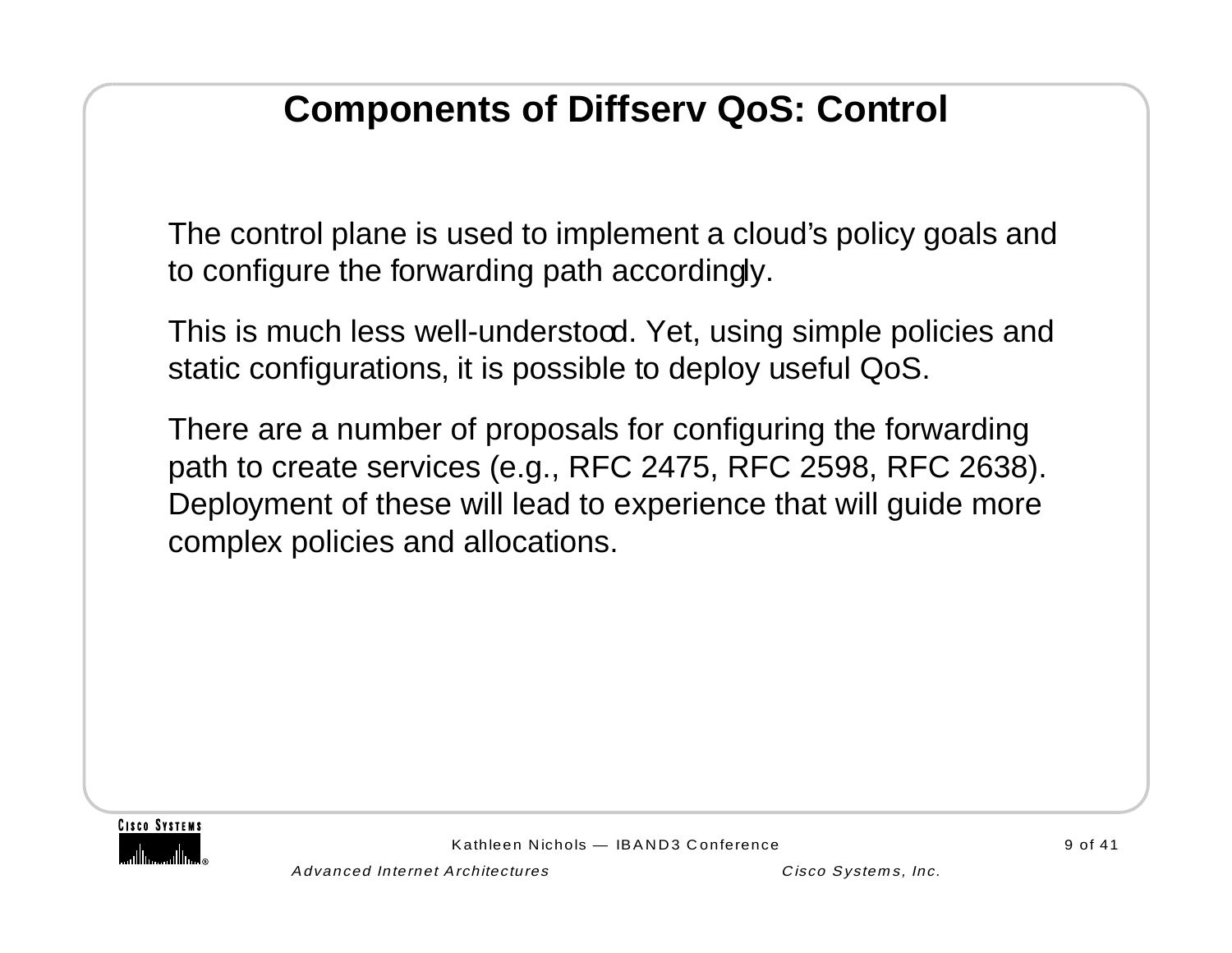# **Scalability through Aggregation**

- **•** Fundamental to the diffserv approach is:
	- **-**relatively small number of ways to handle packets
	- **-**number of traffic flows requiring QoS relatively large
	- **-** traffic subject to a wide range of rules devolved from policy
- **•** Packets are grouped by the forwarding behavior they are to receive within a cloud: a "behavior aggregate (BA)"
- **•** Flows are classified into aggregates and are "conditioned" to meet the rules of that aggregate. Per-flow state is kept at the edges of the network
- **•** Nodes in the center of a network only have to deal with the small number of aggregates rather than keeping track of each separate traffic flow that passes through

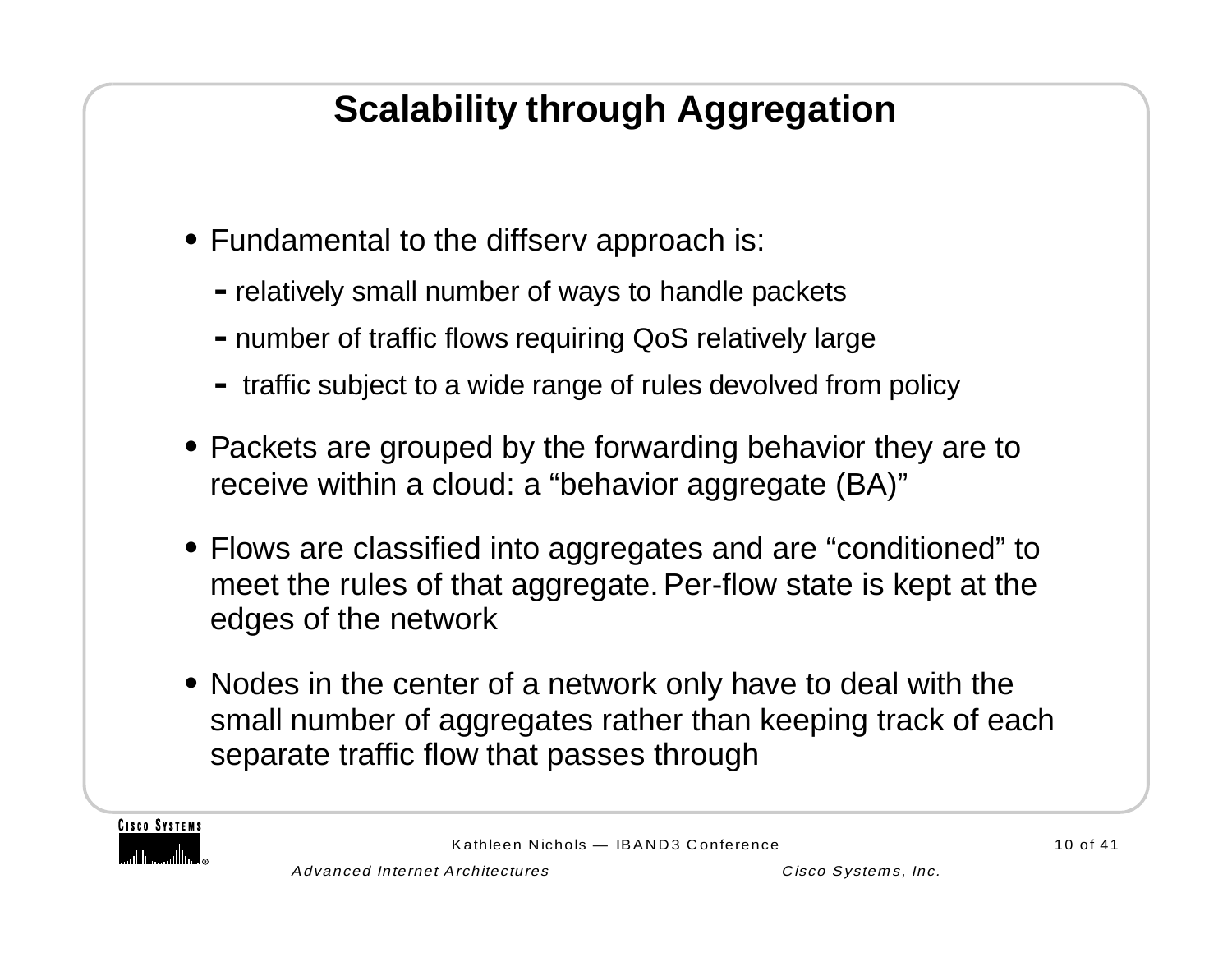### **Services in the Diffserv Framework**

- **•** Services are built by adding rules to govern behavior aggregates:
	- **-**initial packet marking
	- **-**how particular aggregates are treated at boundaries
	- **-**temporal behavior of aggregates at boundaries
- **•** Classifiers and traffic conditioners at DS boundaries are configured to enforce rules in accordance with the service specification
- **•** Different user-visible services can share the same aggregate
- **•** Services must be sensible and quantifiable under aggregation

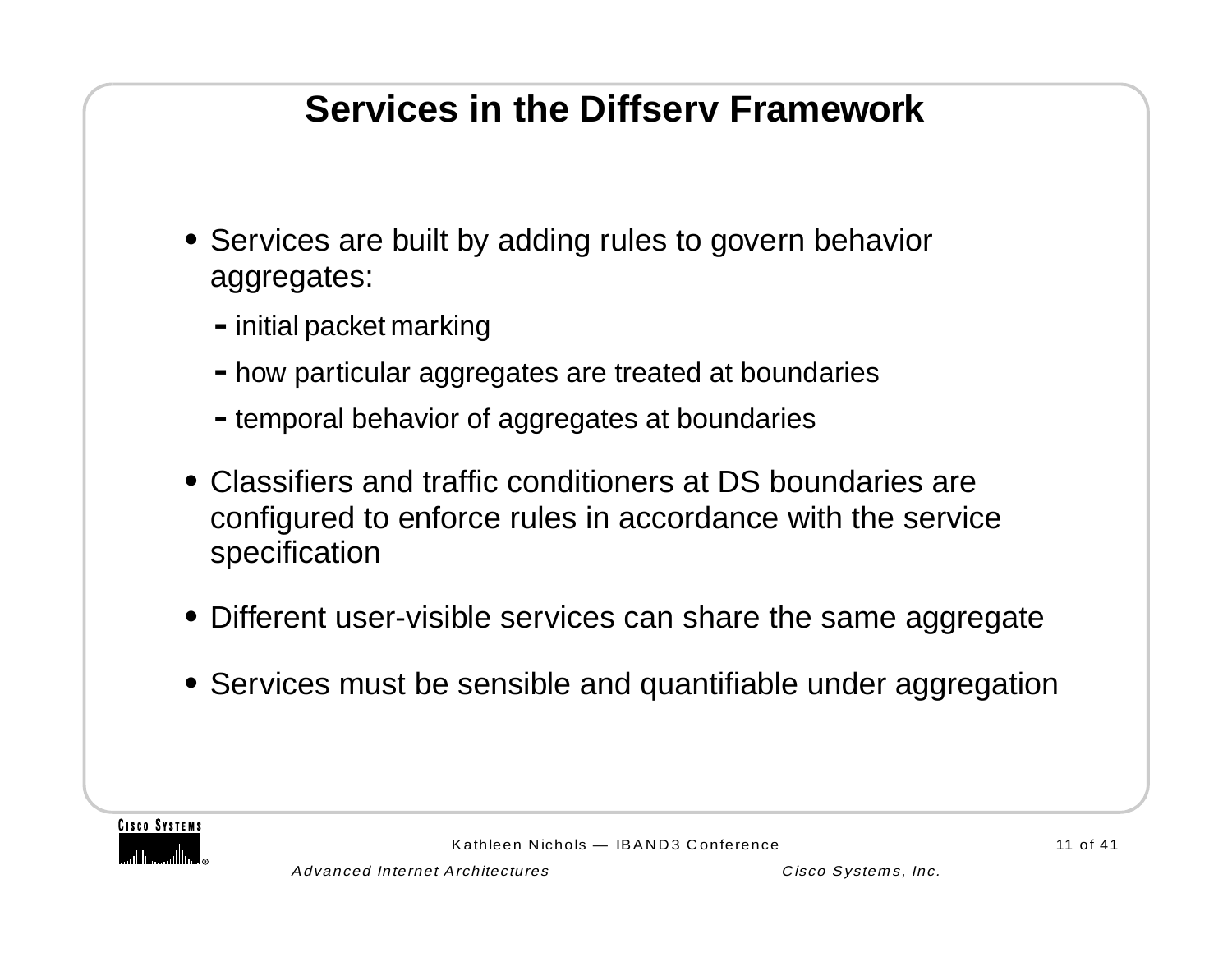### **Services and Aggregation**

- **•** Packets are not marked for the "services" their individual flows receive. Many services may use the same marking.
- **•** As packets transit a network, their BA may be aggregated with other BAs to form a new aggregate. Any viable service must make sense under aggregation
- **•** Don't distinguish between flows, so the treatment the behavior aggregate receives should not result in different performance for different traffic compositions of the behavior aggregate

Thus understanding how traffic aggregates is **crucial** to creating services.

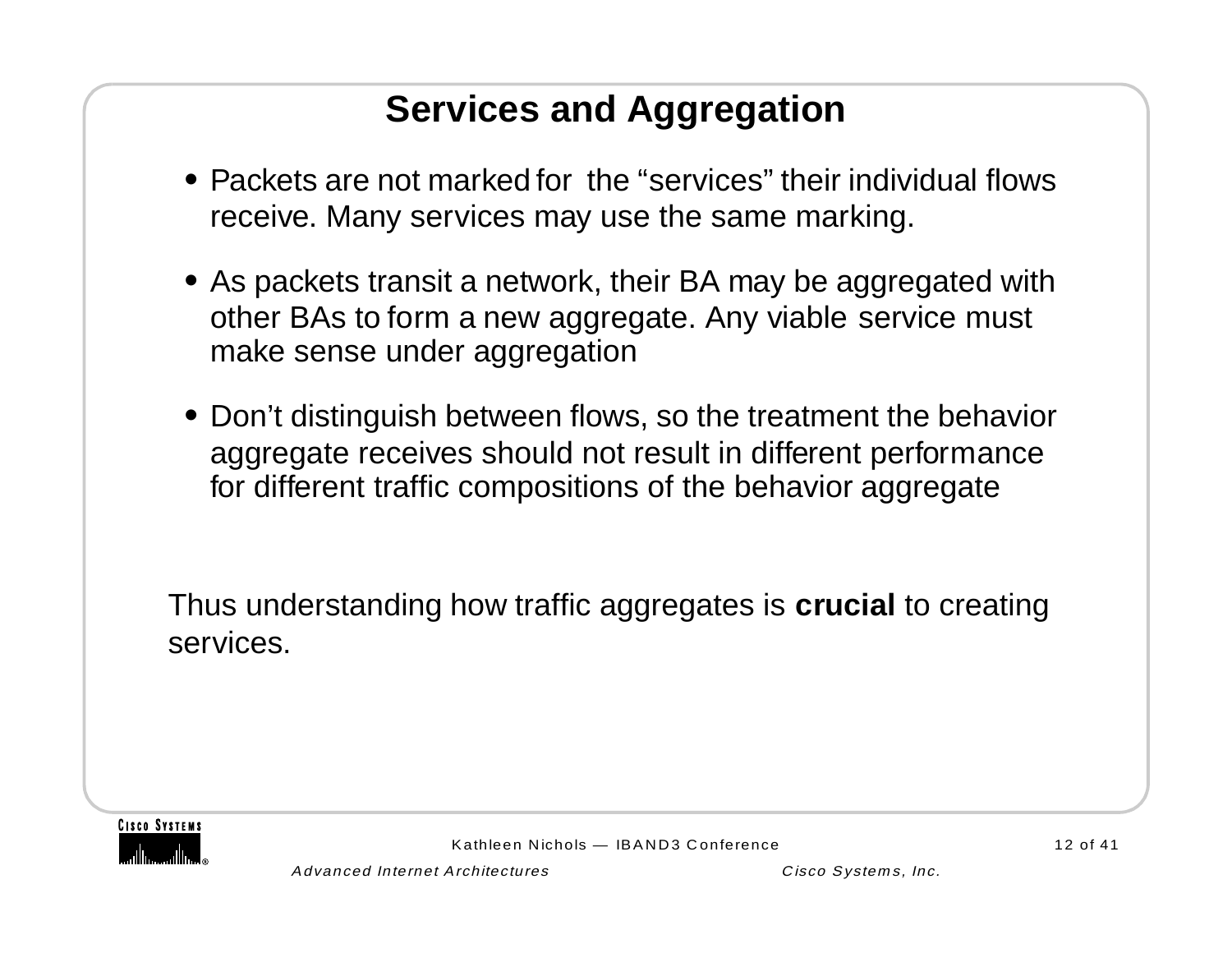# **About Allocation of Services**

- **•** A technical specification of a particular service first must make sense and must perform as expected
- **•** Then we can begin to explore how it can be allocated within a domain to meet technical constraints and policy considerations
- **•** Traffic conditioners at boundaries as well as the mechanisms that implement PHBs must be properly configured to the allocation
- **•** For services which cross domain boundaries, must communicate and specify the relevant data about the service between clouds.
- **•** (Initially, the information that crosses boundaries is expected to be simple and static or quasi-static)

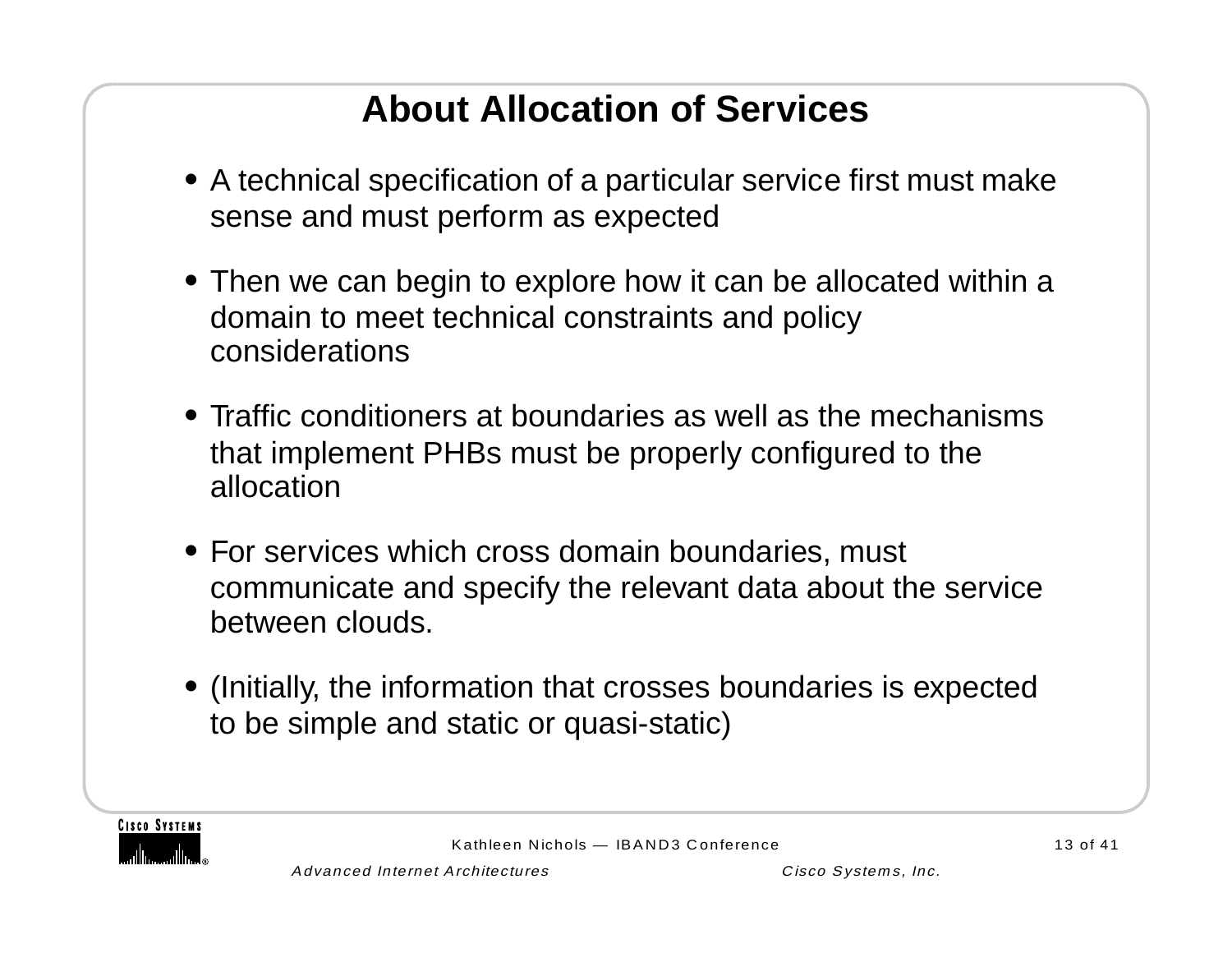### **Understanding Diffserv Performance**

Start by understanding how services will work in the forwarding path.

For a technology that was standardized less than a year ago, there is an impressive quantity (growing daily) of Internet Drafts, conference papers, and journal papers that purport to be evaluations of differentiated services

#### **Beware**

Many of these make sweeping conclusions based on **very** simple traffic models and topologies.



Kathleen Nichols — IBAND3 Conference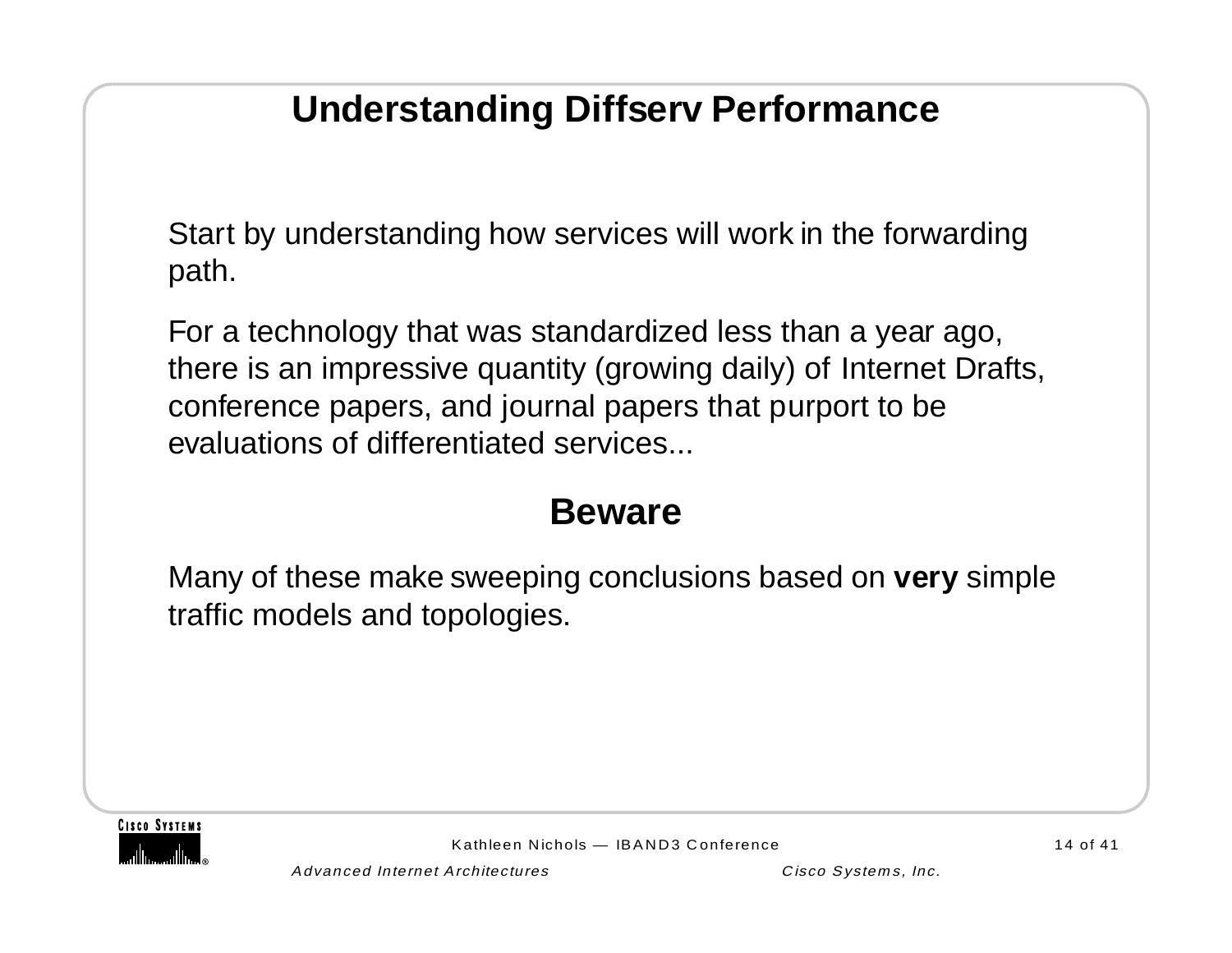### **Evaluating the Evaluators**

Most published studies use "dumbbell" topologies and a traffic model consisting *only* of long-lived TCPs with identical RTTs.

Aggregation issues are invisible in these set ups.

Questions to ask:

- **-**Were good **simulation practices** used? (number of events in a run; randomly vary starting conditions)
- **-**What **topology** captures the salient features of a realistic network?
- **-**Do the **traffic models** capture the salient features of real loads?
- **-**Were **traffic loads** sufficient to exercise a range of operating points?

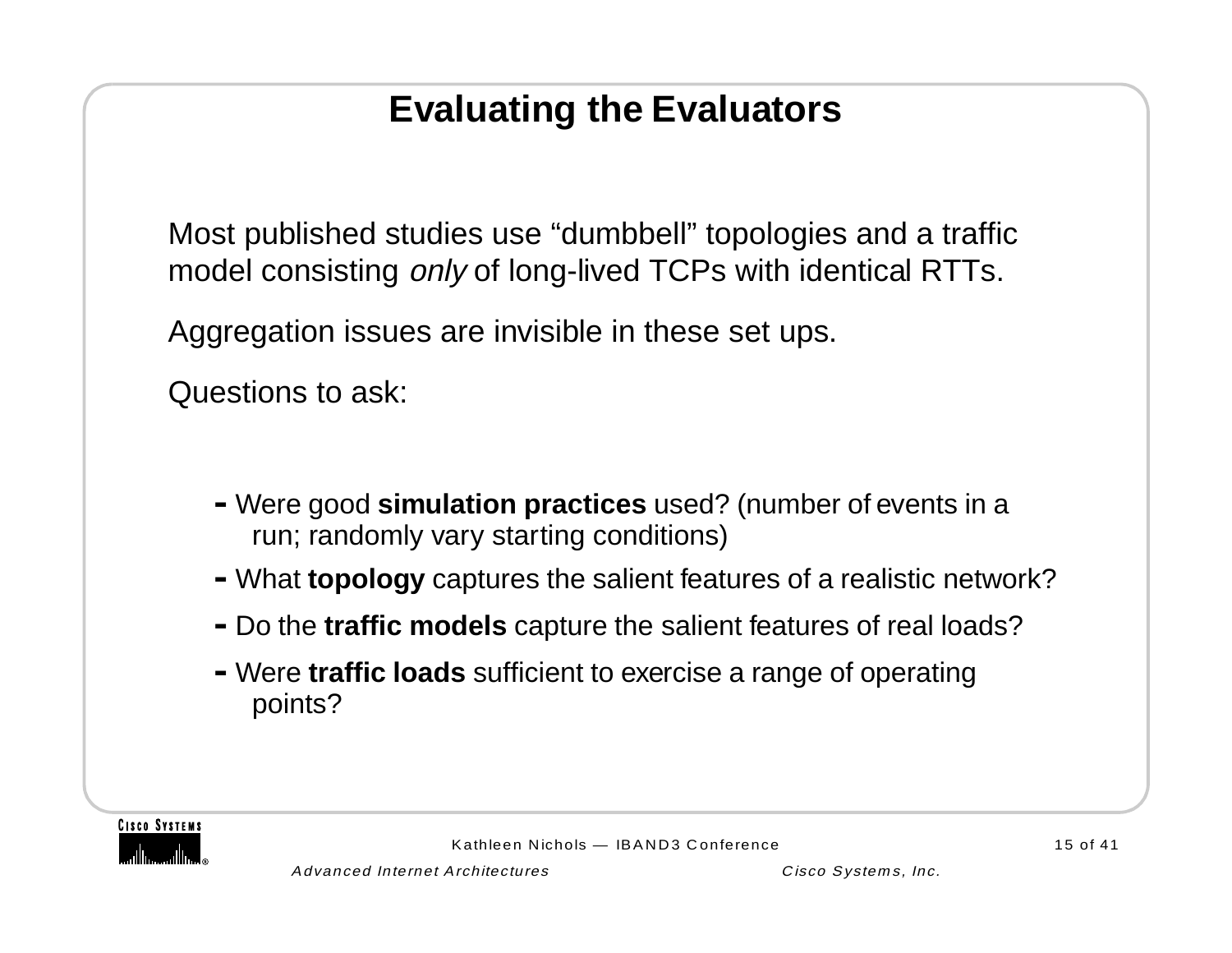# **Topology: What kind of network?**



Kathleen Nichols — IBAND3 Conference

16 of 41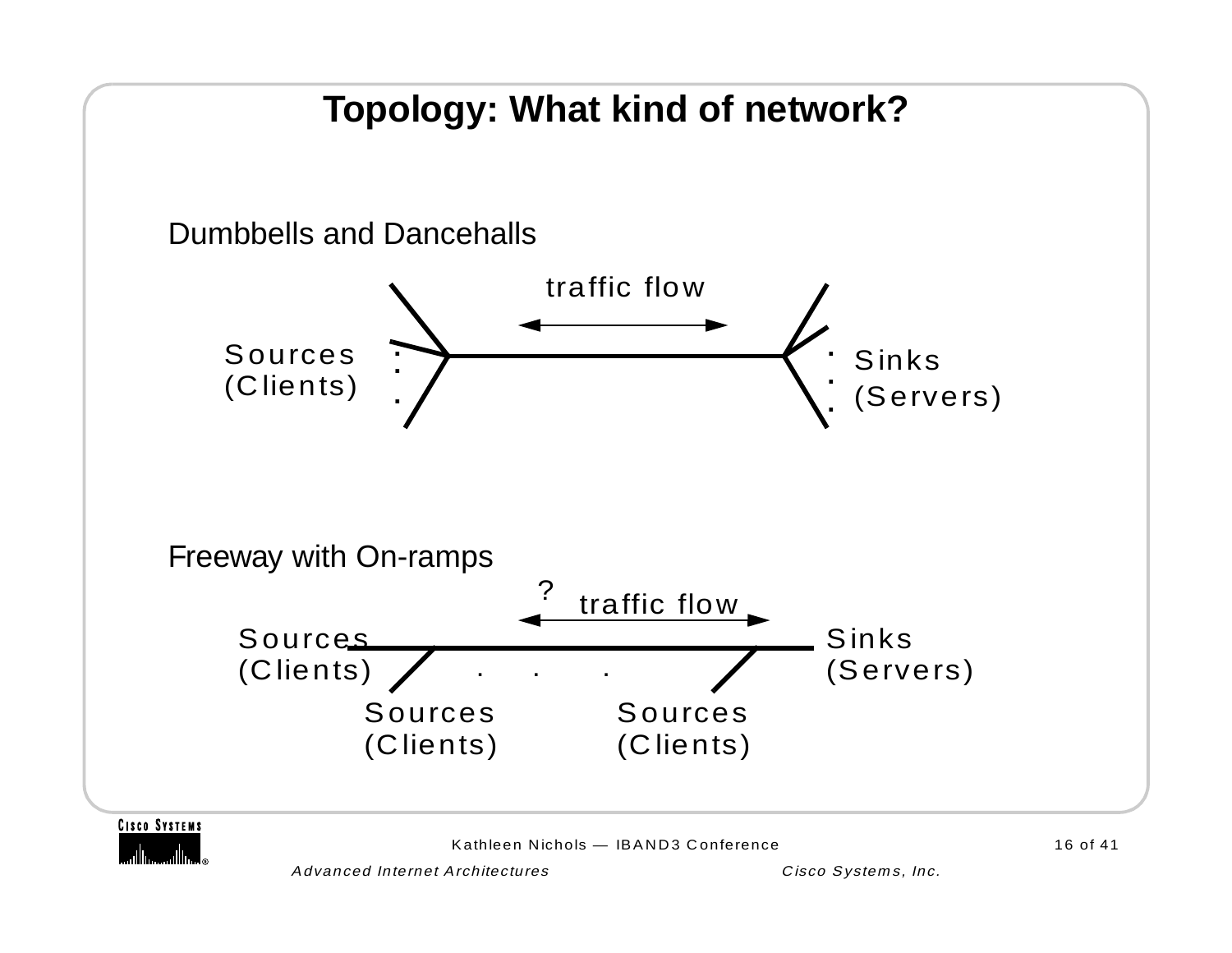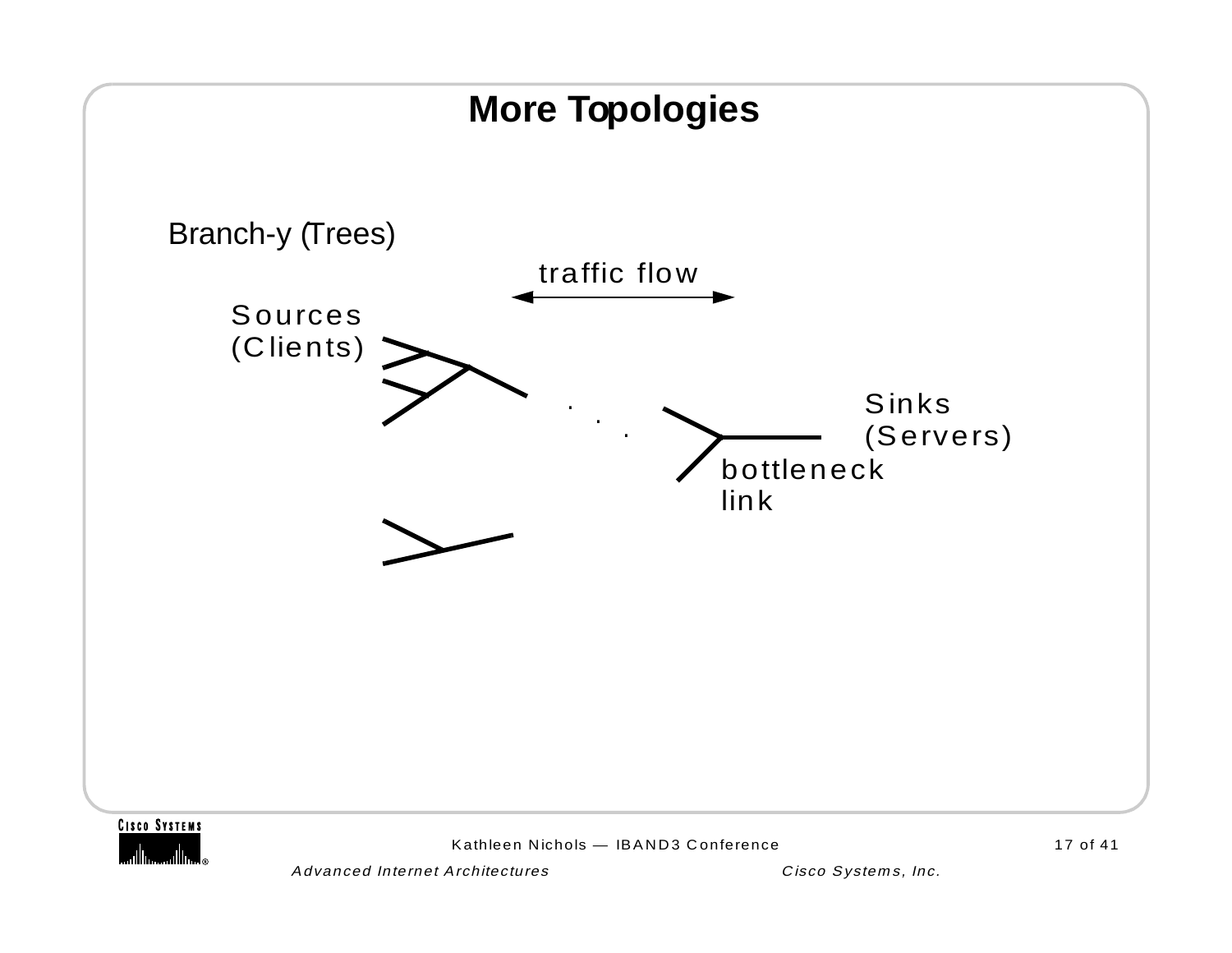

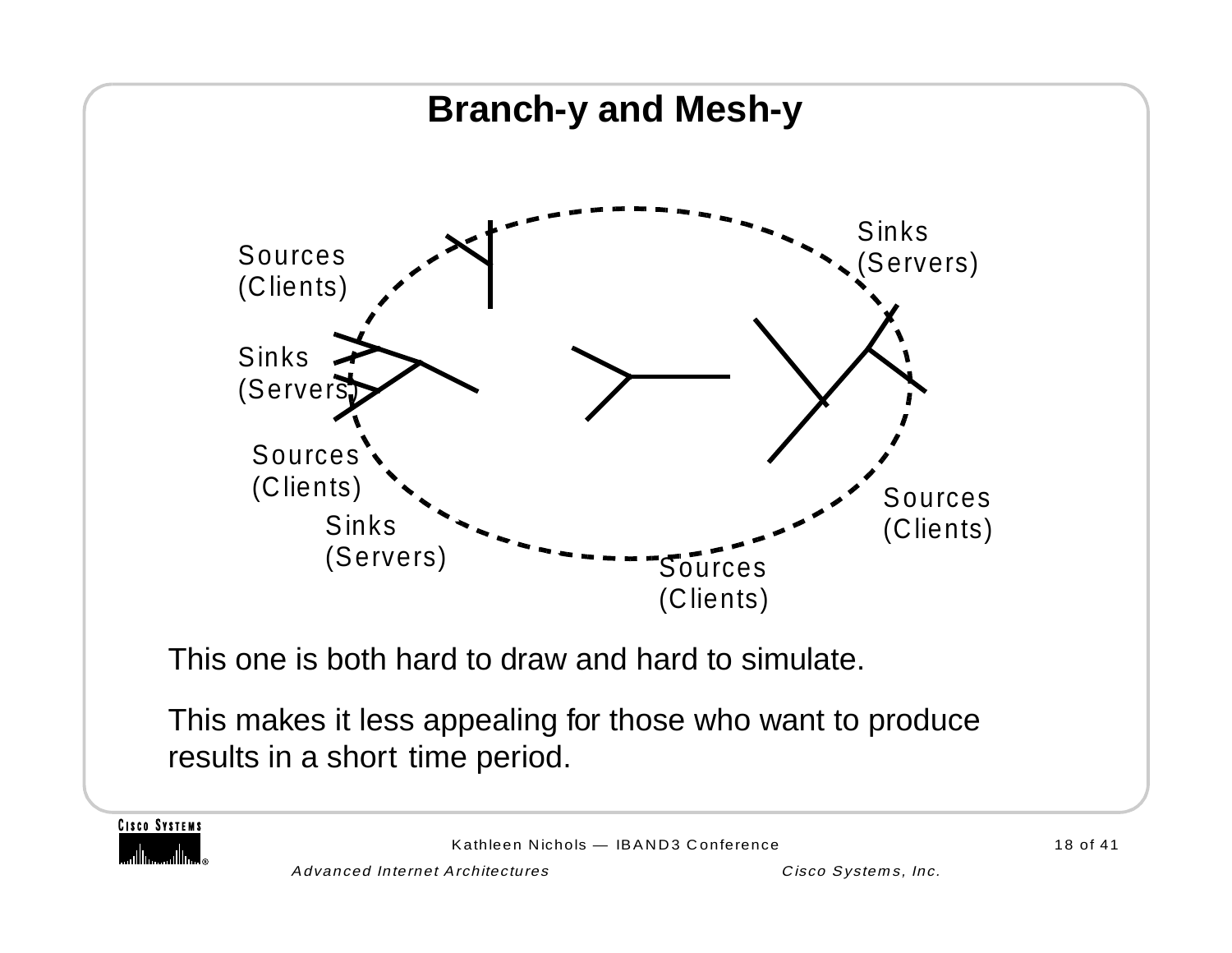### **Traffic Models: Many Ways to Go Wrong**

Simulator models often oversimplify any or all of: the application model, the TCP protocol model, packet size selection.

Most published differentiated services simulations used ns-2's basic TCP which uses one size for all packets, does not include the SYNs and FINs of TCP connection set-up and tear-down, and does not permit DATA to flow in both directions. Dropping a SYN packet is different from that of dropping a DATA packet.

Worse yet, some simulations rely on "open-loop" source models that look nothing like real traffic under congestion.

TCP's feedback leads to network behavior which is time-varying and buffer dynamics that will vary with transfer sizes.

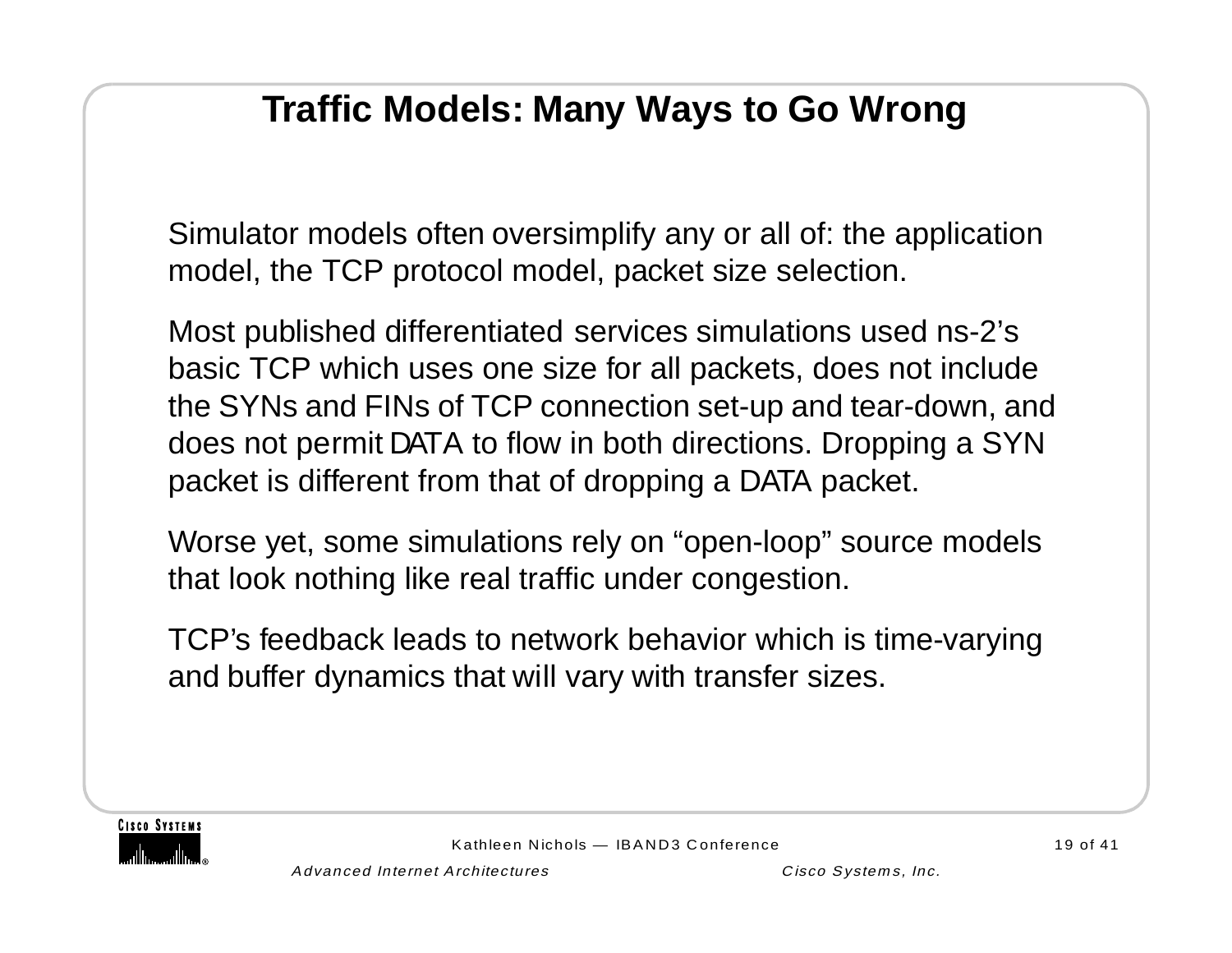### **Traffic Loads: Reality Check Needed**

Most published studies use long-lived TCPs (steady state). Some add CBR as "bad" flows to be restricted relative to the LL TCPs.

Yet most credible measurements put the percentage of HTTP traffic in networks at 60-90% of flows.

- **-**Measurement studies have found the distribution of file sizes fetched by HTTP transactions are Pareto distributed with most objects fitting into a single packet.
- **-**When a user downloads a web page, typically many small transfers take place. Such flows have different characteristics from a longlived TCP (like FTPing a large file)

What we know about Internet traffic is that it will change over time, so wise to design for and evaluate over a range of operating points.

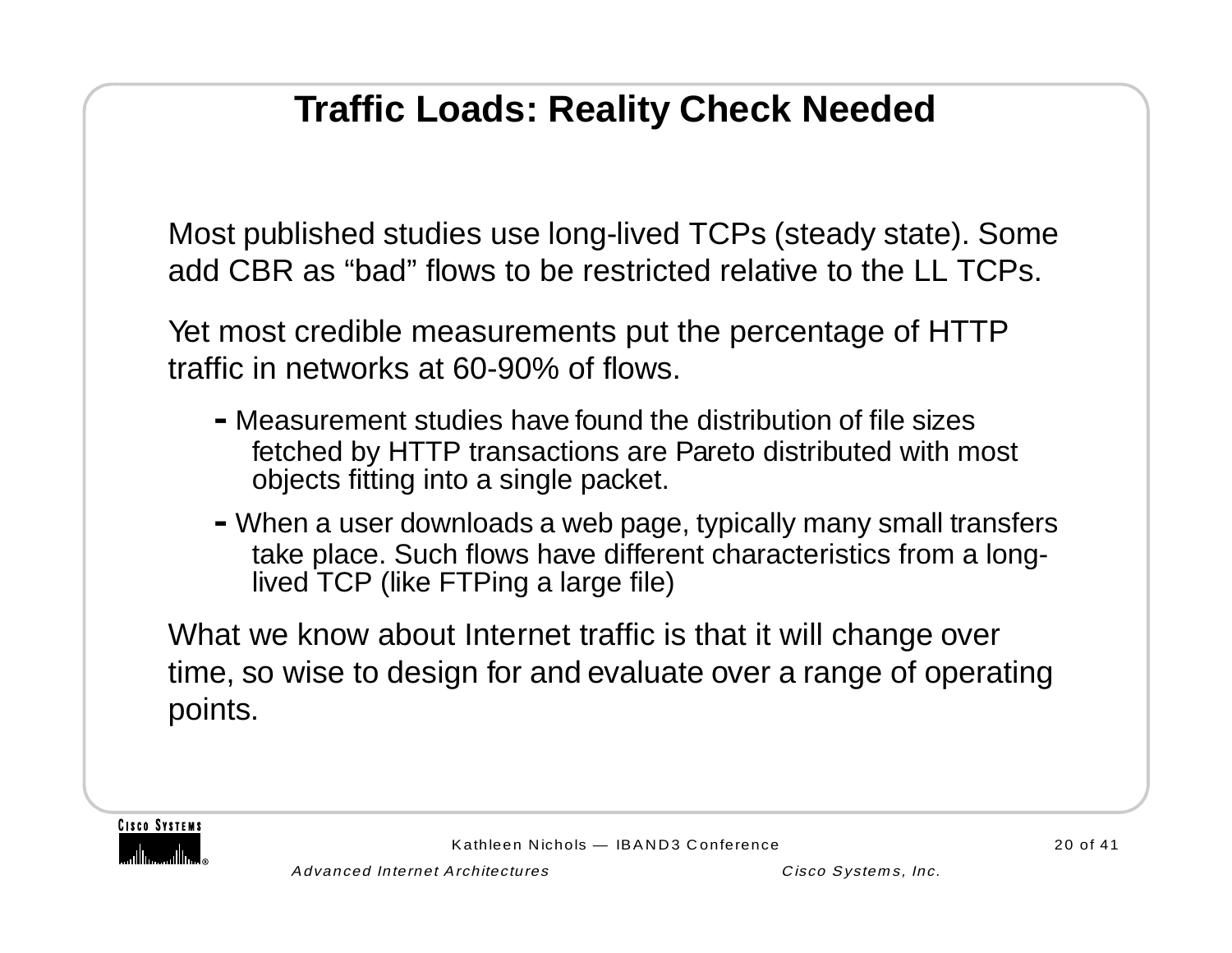### **Result: Per-flow Fallacies**

The use of dumbbells and long-lived TCPs obscures network dynamics and aggregation effects. Perpetuates myth of "single flow", i.e., a long-lived TCP as a representative of "the customer".

End up solving the wrong problems.





Kathleen Nichols — IBAND3 Conference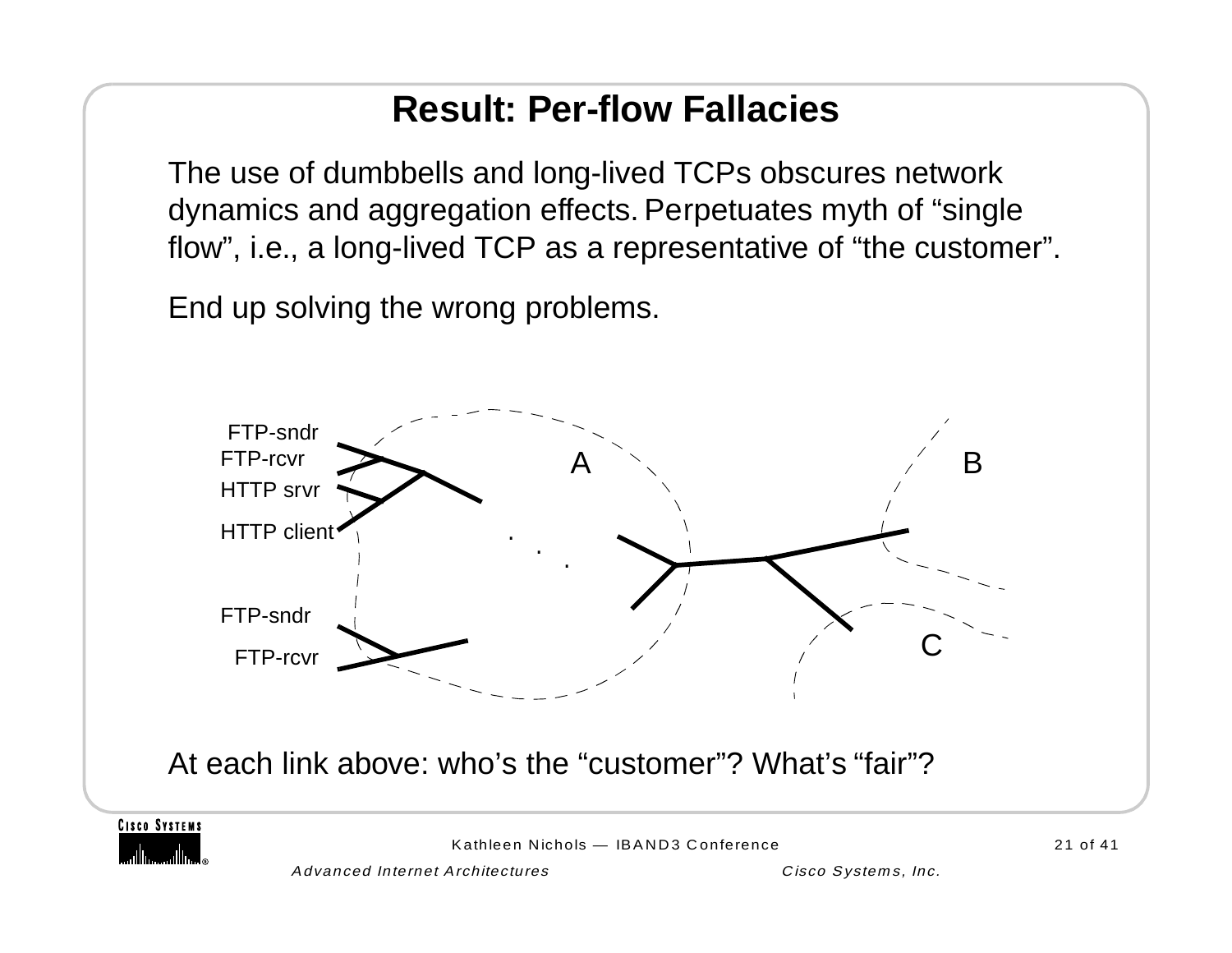# **QoS "Holy Grails"**

**"Better Effort"**: A service that has a committed rate (may be zero) for which resources are allocated, but bursts of packets are permitted above that rate

**"Virtual Leased Line"**: A service that looks like a wire

The first is what everyone wants to market, but it's harder than it looks. The second is achievable, but requires conservatism.

- **•** To build these services, we need a PHB and rules that govern the BA at ingress and egress with respect to temporal behavior (e.g., rate and burst)
- **•** Since aggregation behavior is critical, start by understanding how clumps of packets can occur in a BA.
- **•** Hypothetical "SP" PHB: how large a clump of packets can appear in the network?

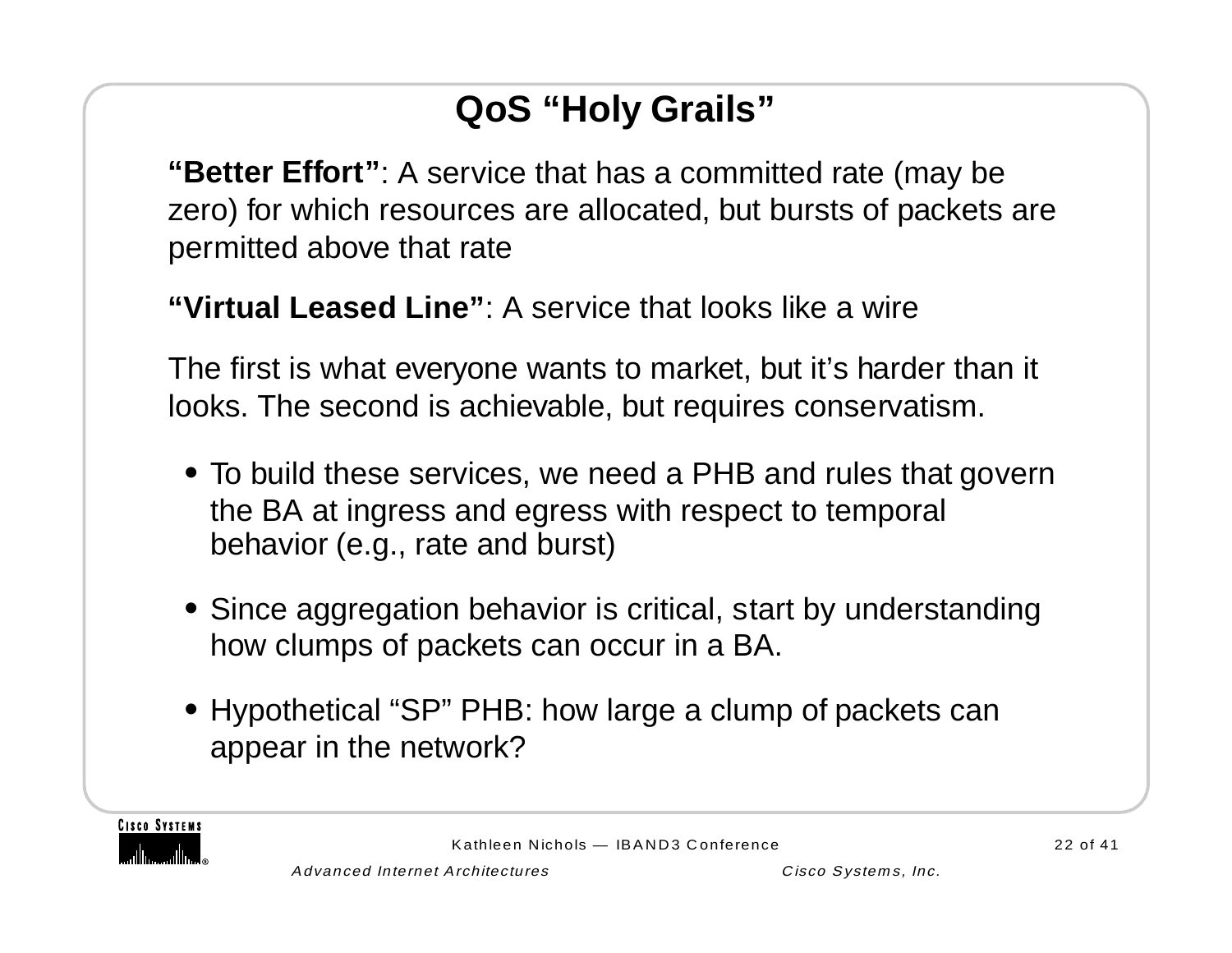### **Clump of "Special" (SP) Packets**

Assume: each node has in-degree, **i**, each internal link has bandwidth **B**, the egress link has bandwidth **L**, each input may burst **b** SP packets. The ingress BAs form a tree toward link **L**. How large a clump of SP packets can appear at link **L**?



**CISCO SYSTEMS** 

Kathleen Nichols — IBAND3 Conference

Advanced Internet Architectures Cisco Systems, Inc.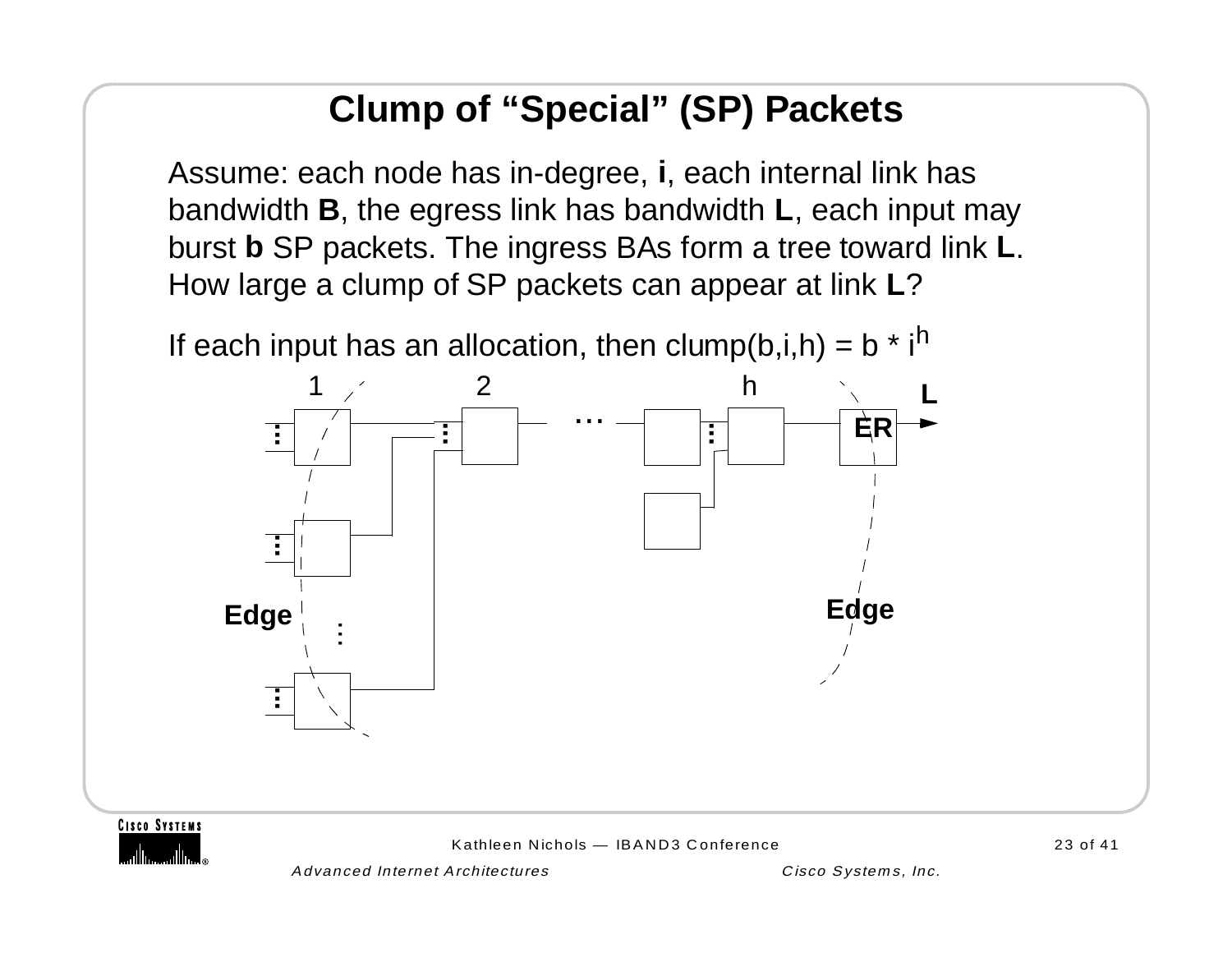# **Constraints**

The entire egress link can be used by the SP traffic for the period it takes to transmit the clump of  $b * i^h$  packets at rate L though ingress edge meters are set up to mark SP at rate  $a^*L/i^h$  (a<1.0), burst b

If  $L < B$ , must buffer clump<sup>\*</sup>( $B$ -L)/ $B$  packets to avoid loss. Reasonable values of B/L are in the range from 1 to 100. At B/L of 5, buffering 80% of the clump; at 10, 90%; at 100, 99%.

If the total allocation is restricted to a number,  $n < a^*L/r$ , where r is the individual rate allocation, then the maximum clump is limited to  $b^*n$  packets.

For  $b=1$  there is no loss if buffer *n* packets.

The larger b is, the more packets of the SP aggregate can be delayed and displaced in time.

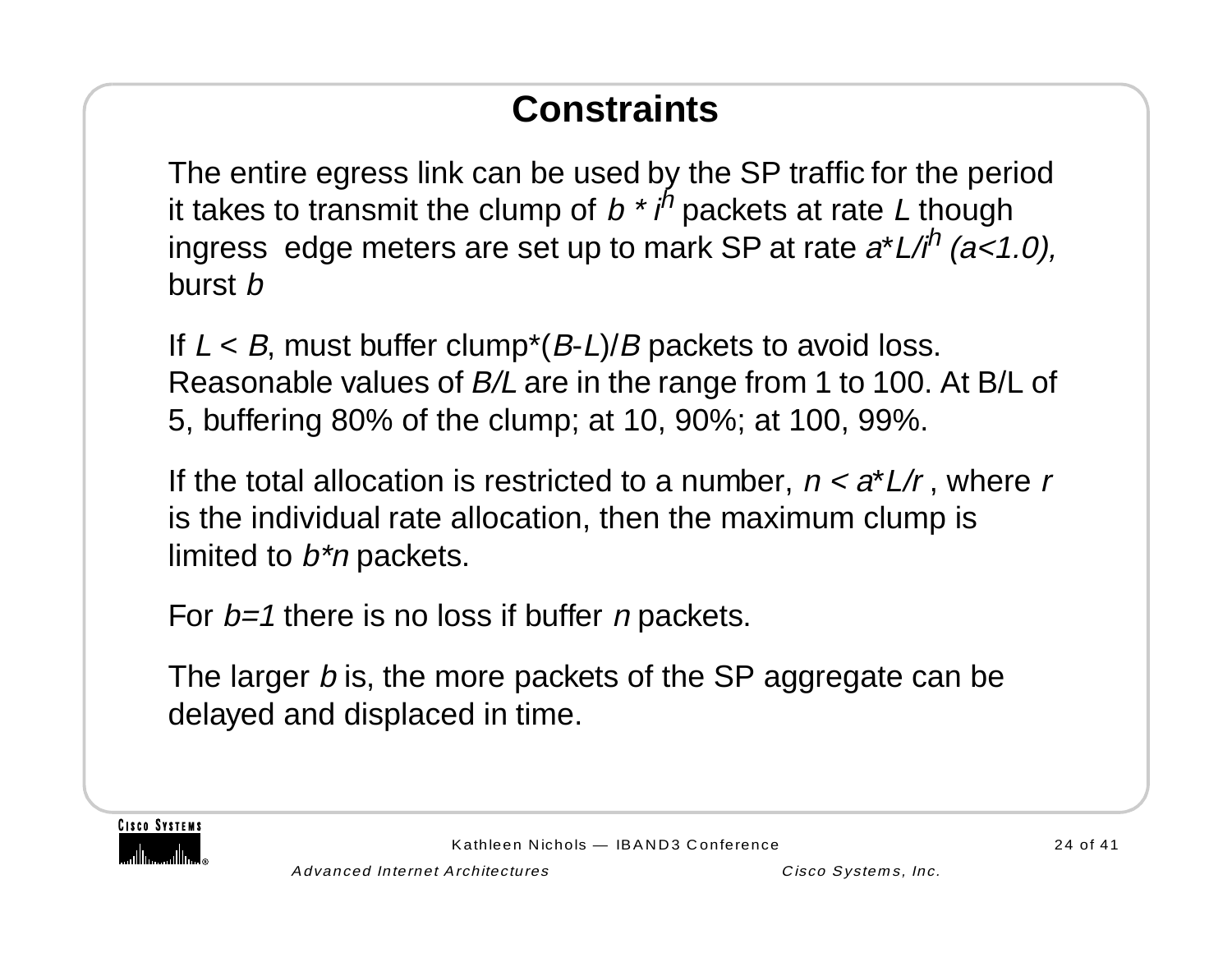### **Considerations for Rules**

Restrictions on allocation:

- **-**total rate allocated < a\*L
- **-**n < a\*L/r, where r is the "subscribed rate" for an input
- **-**also N < ih since no more than one SP BA per ingress link
- $-$ so a<sup>\*</sup>L < r<sup>\*jh</sup>

If L is in packets/time, then for  $b=1$ , the SP burst can take up  $a<sup>*</sup>n/$ L time on the link. There **must** be no SP packets for (1-a)\*n/L

The larger a is, the more packets of the SP aggregate can be delayed and displaced in time. But for  $b=1$ , this is bounded by a\*n/L (ignoring effects of packets in other aggregates)

If b>1 and a\*b>L, a "better best effort" service must deal with excess packets in an aggregatable way

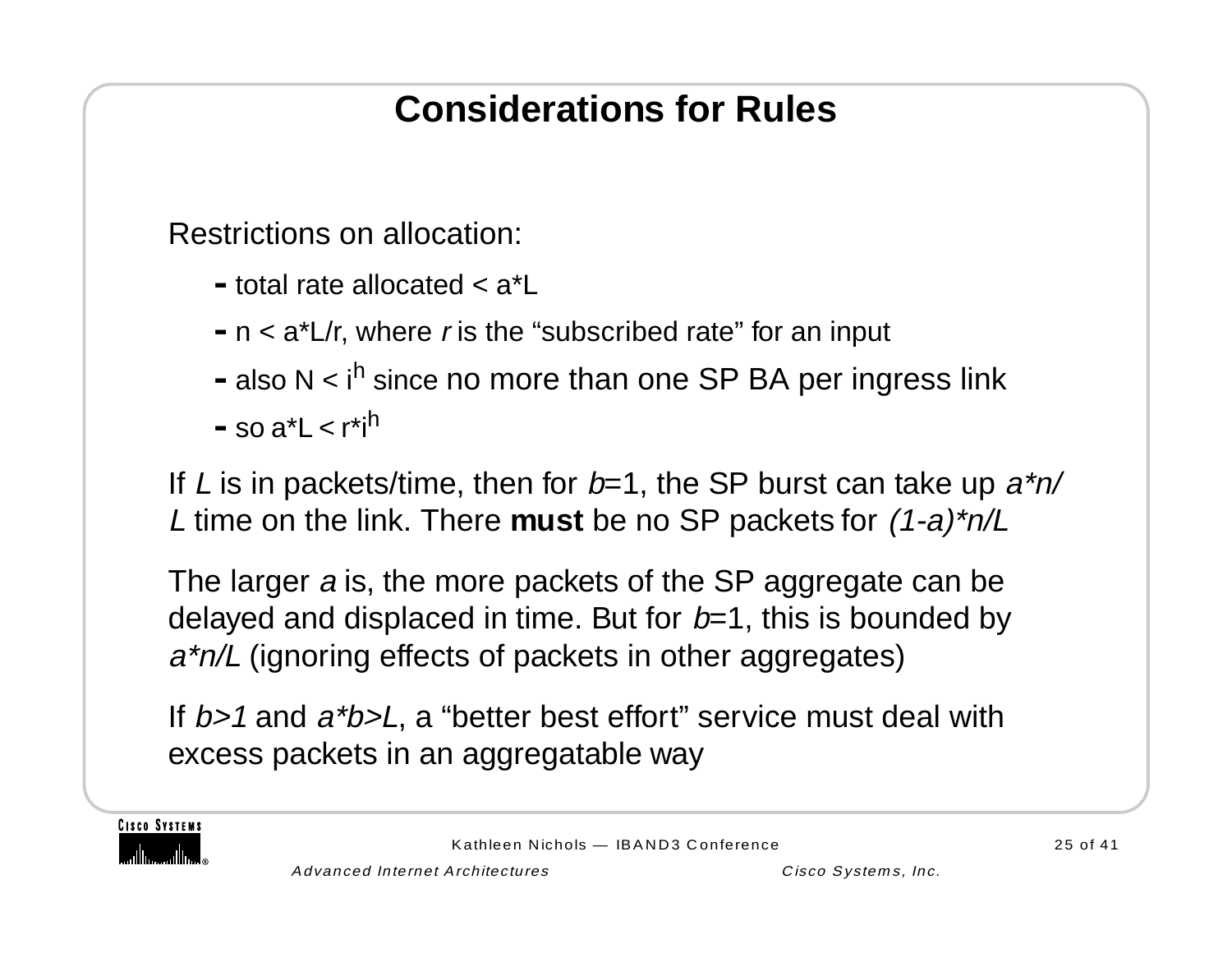

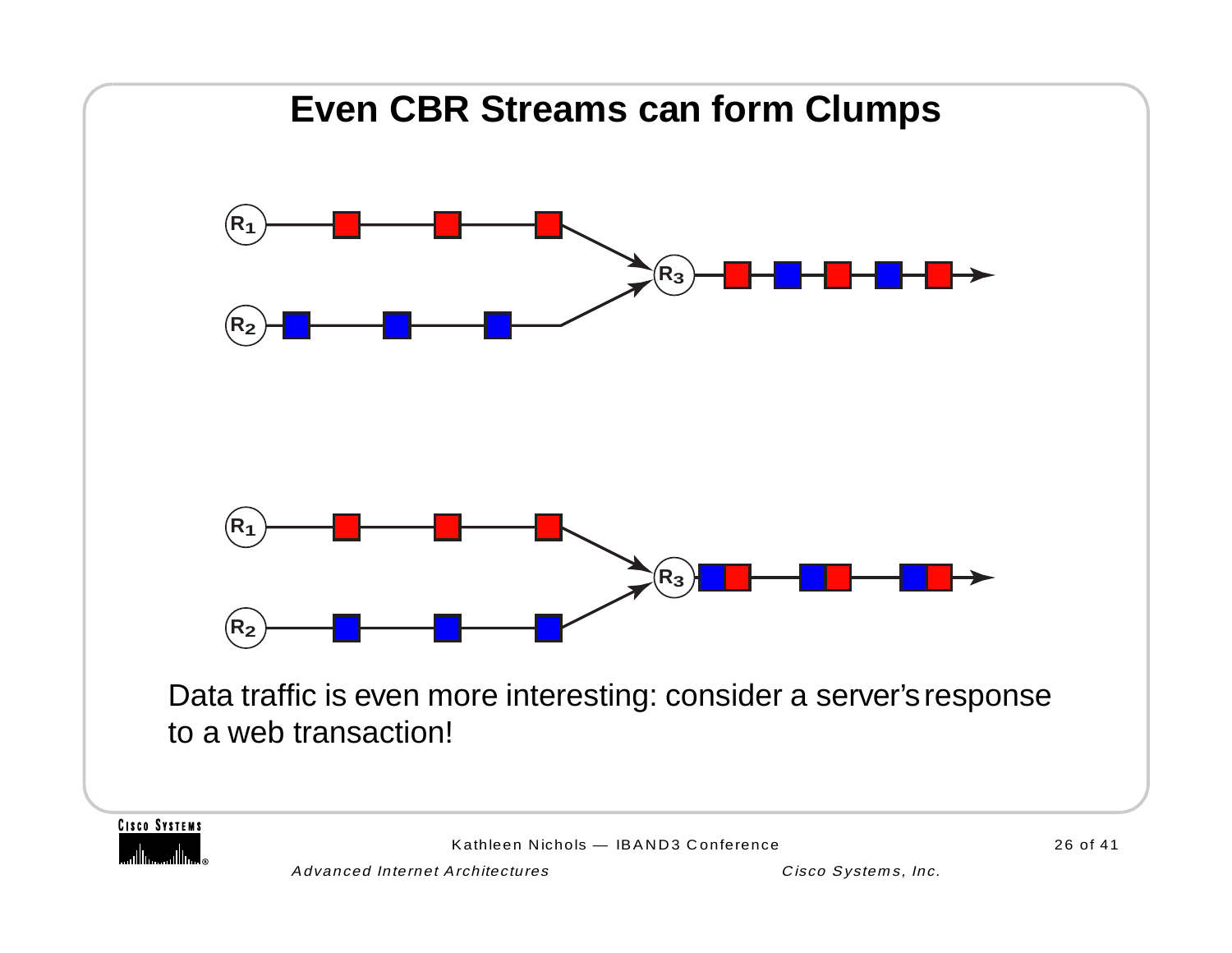#### **Chasing the Holy Grail: Marking Packets for Drop Preference**

Dave Clark of MIT proposed a service based on RIO droppers and edge marking by "time sliding window" markers in "Explicit Allocation of Best Effort Packet Delivery Services" by Clark and Feng, in IEEE/ACM Transactions on Networking.

RIO droppers use two '93 RED algorithms running on the same queue. For "outs", dropping starts at a lower average queue size and has a higher probability.

Table 1 showed results for a topology of a single shared 33 Mbps link with 10 sources on one end, 10 sinks on other, 91% of the link was allocated, each flow had a target rate of either 1 Mbps or 5 Mbps and one of 5 RTTs (20-100ms). For better understanding, I plotted this table.

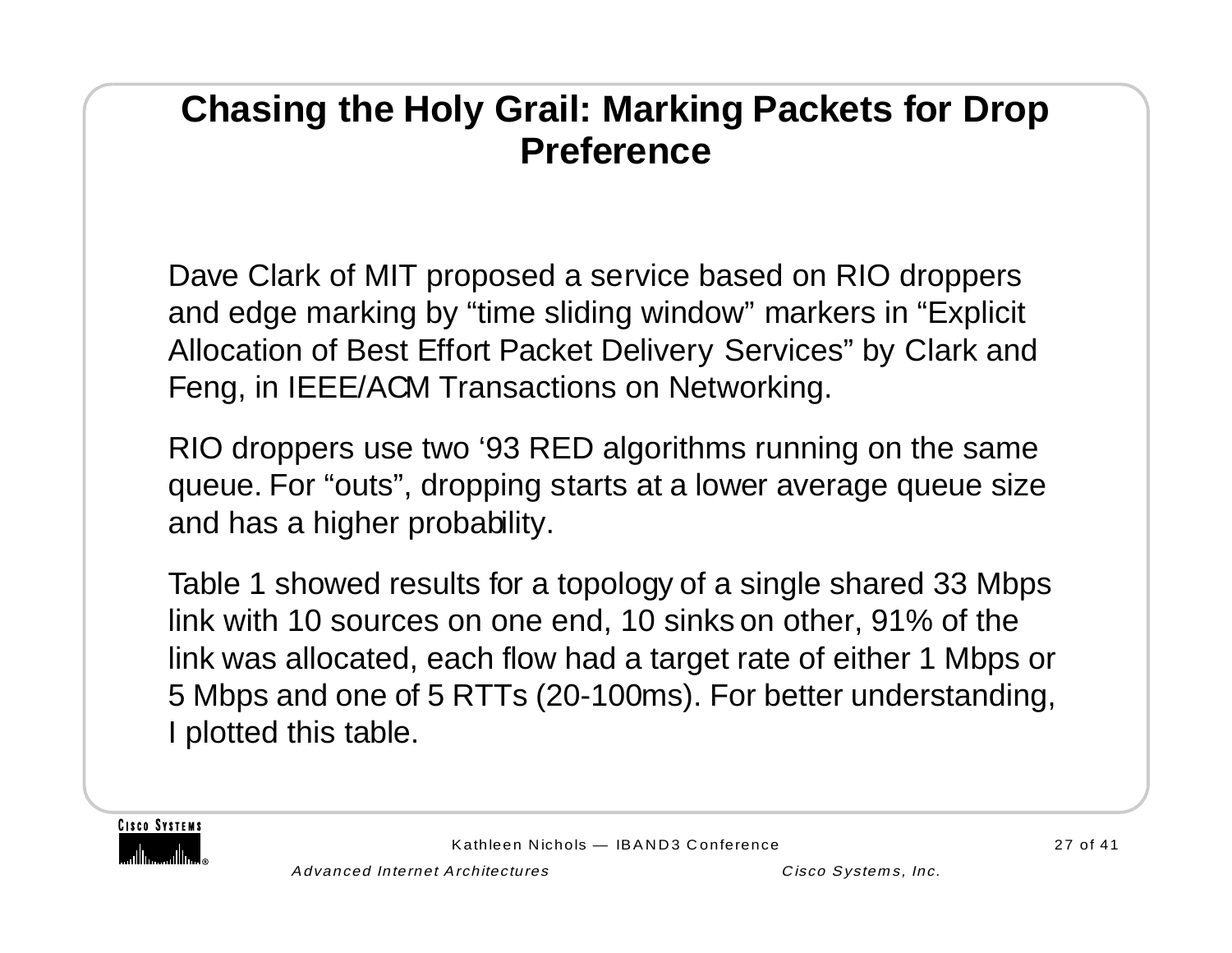#### **Achieved-to-Target vs. RTT**

Round/red are the all BE flows results, divided by 3.3 Mbps Diamond/blue are the RIO results divided by target rate



**CISCO SYSTEMS** 

Kathleen Nichols — IBAND3 Conference

Advanced Internet Architectures and Cisco Systems, Inc.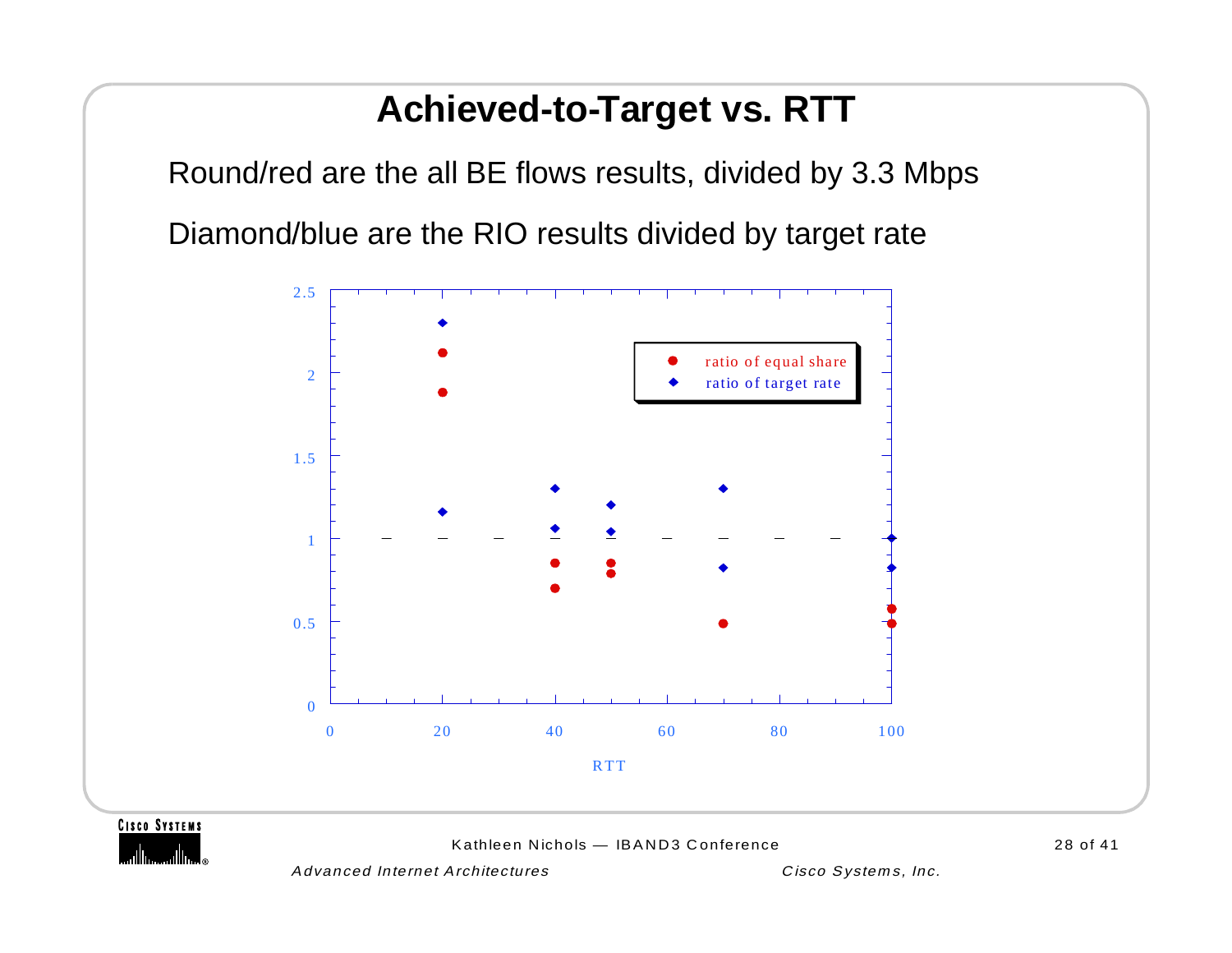### **What do the Results Mean?**

Does use of "ins" really overcome RTT effects? Not conclusive, clear, or quantifiable. How can a service built from this be quantified against its subscribed rate?

How do these drops effect TCPs?

What if more experiments were run? (Is the point at 20 ms anomalous?)

What if more BE traffic mixed in (of various types) and more interesting topologies?

Can a non-responsive flow take over?

Is it possible to employ DP to build a service which aggregates well?

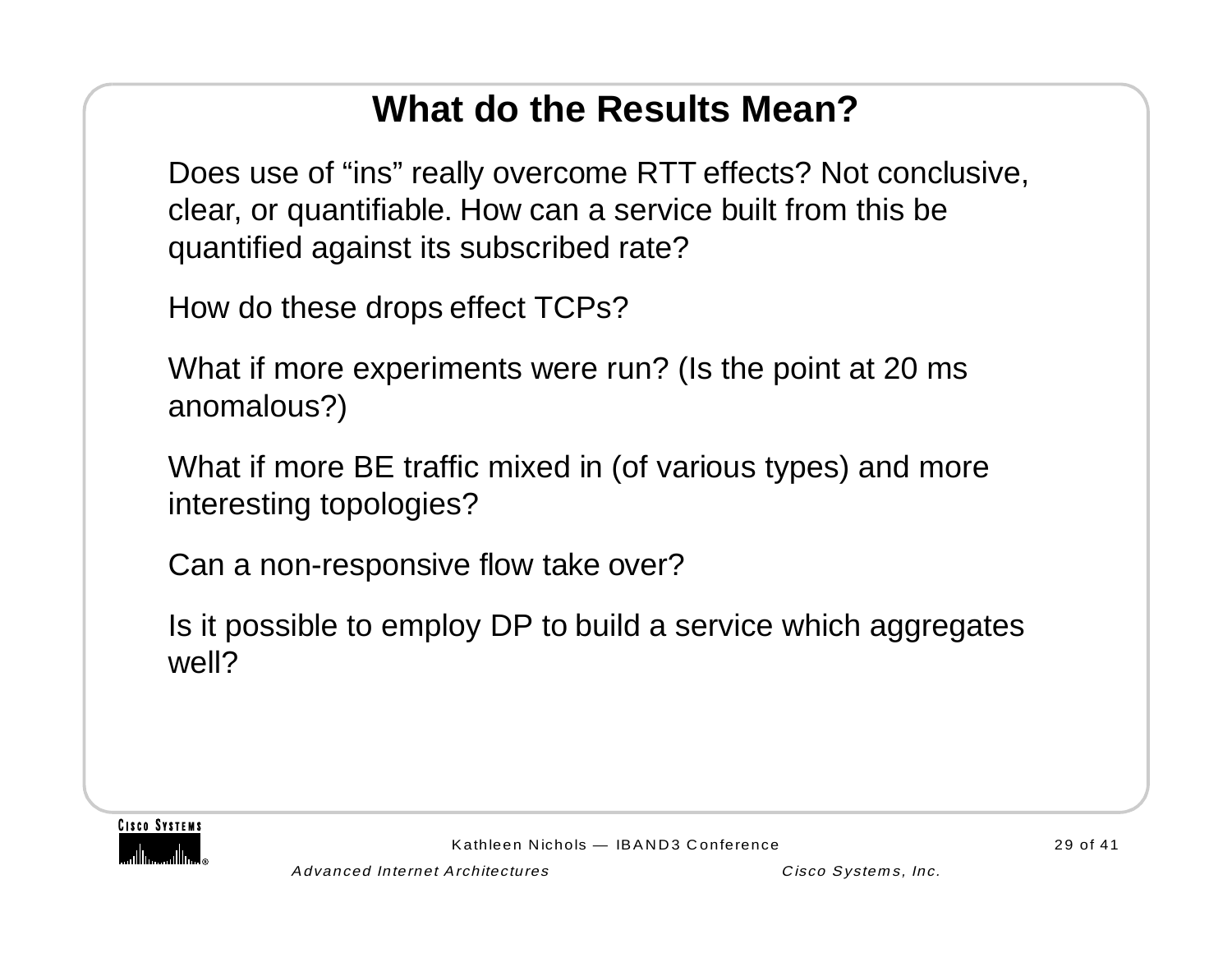

**CISCO SYSTEMS**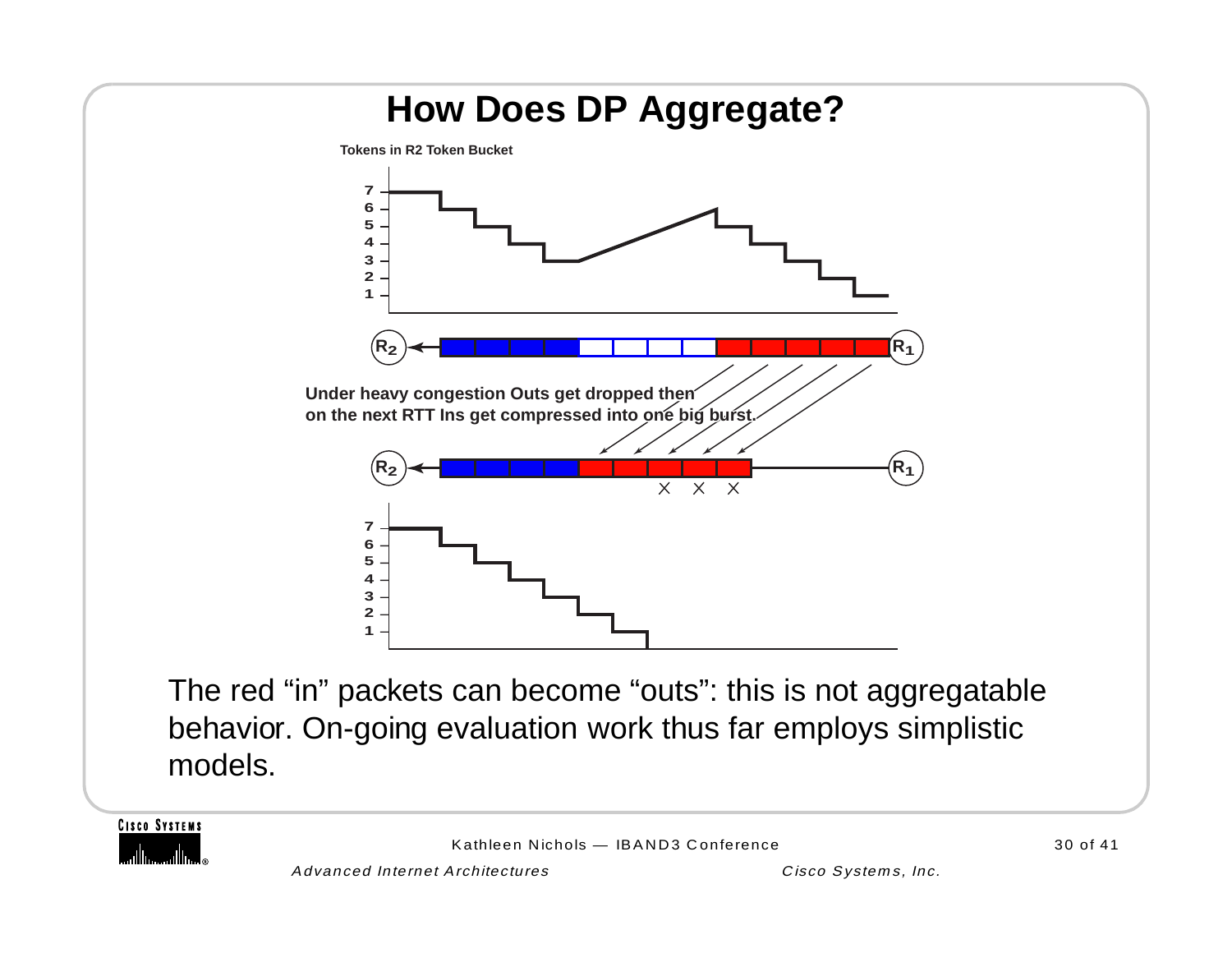### **Simplicity and Conservatism: The EF PHB and VLL Service**

Expedited Forwarding (EF) PHB (RFC 2598)

In simple terms, a rough equivalent of priority queueing, can be implemented by PQ with some safety mechanism

More precisely (from RFC 2598):

"the departure rate of the aggregate's packets from any diffserv node must equal or exceed a configurable rate.

The EF traffic SHOULD receive this rate independent of the intensity of any other traffic attempting to transit the node.

It SHOULD average at least the configured rate when measured over any time interval equal to or longer than the time it takes to send an output link MTU sized packet at the configured rate. "

(Where "configured rate" means the configured rate of the EF aggregate for that output link)

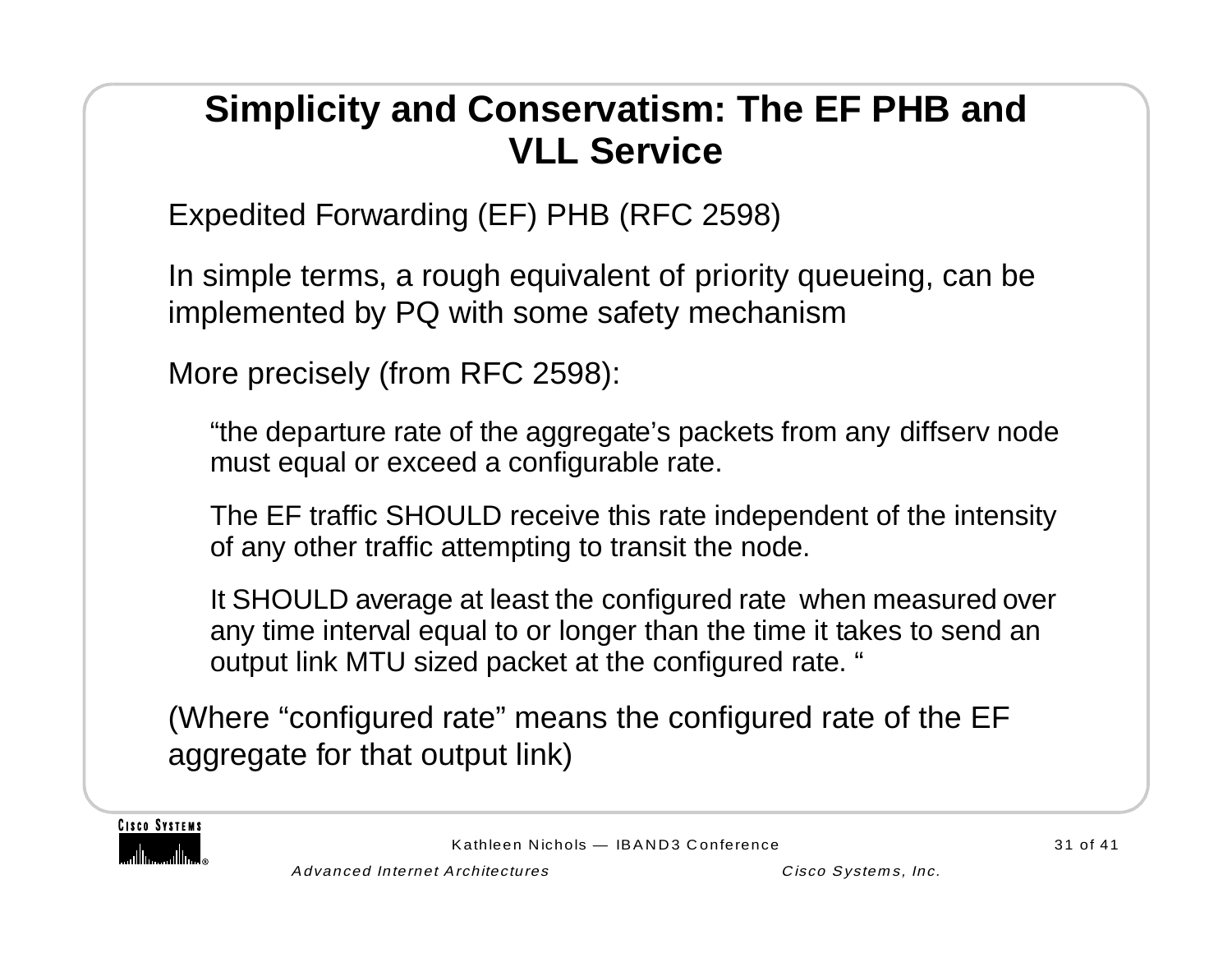### **Implications of the EF Definition**

At most 50% of a link can be composed of the EF aggregate. Otherwise, an MTU-sized packet of another aggregate followed or proceeded by an MTU-sized EF packet violates the "SHOULDs" on the previous slide.

The worst case displacement (which can lead to jitter) composed of two parts:

- **-**First, the packet might encounter a packet from each of the other microflows which compose the EF aggregate. (If the EF configuration conforms to RFC 2598 then a packet from any microflow can encounter at most one packet from each of the other EF microflows.)
- **-** Second, the packet might have to wait for an MTU-sized packet of another aggregate at every hop along its path.

To see this as jitter, one packet of a stream must get worst case displacement, the next packet must wait for no packets

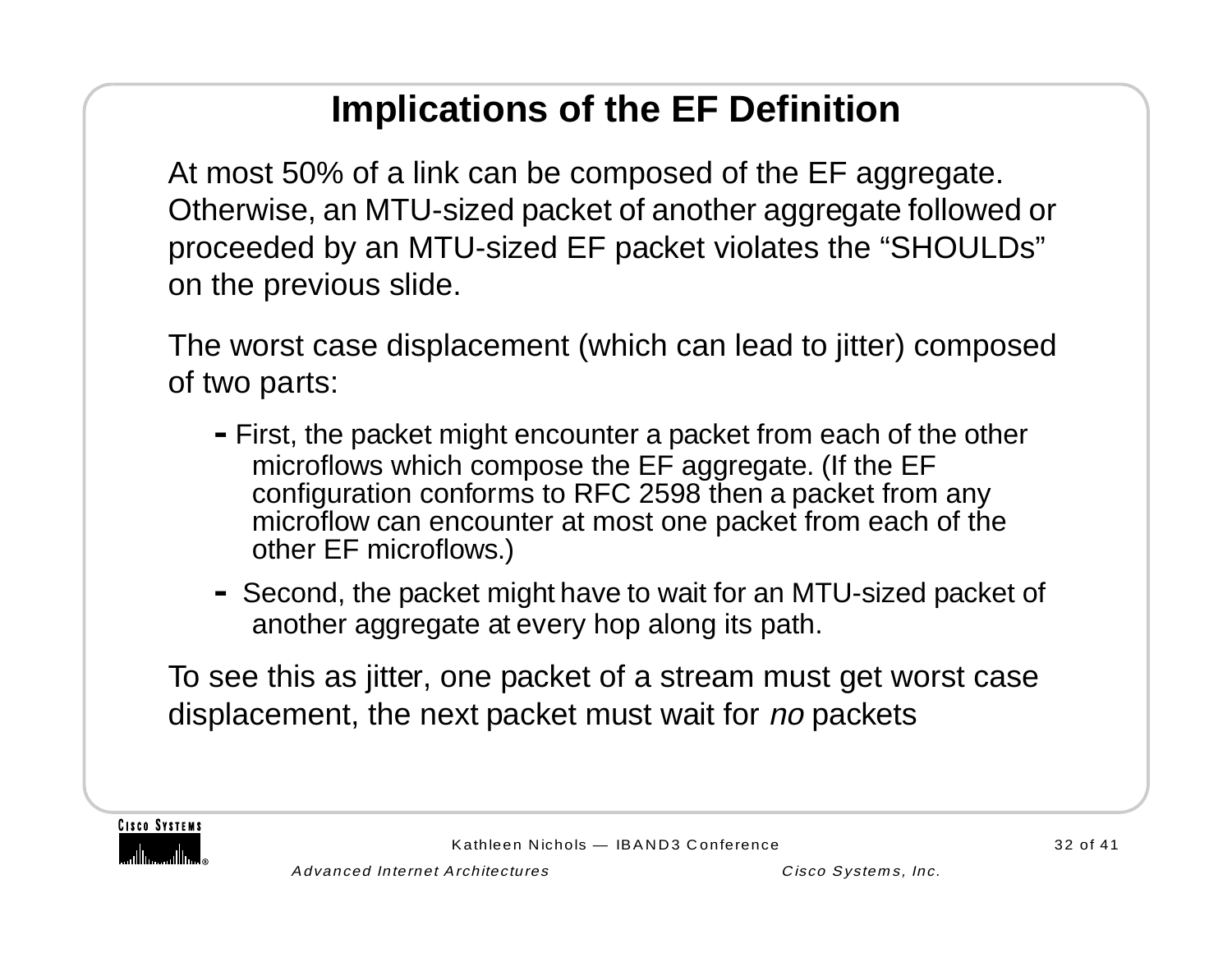# **A Virtual Leased Line Service**

RFC 2598 proposes a "virtual leased line" (VLL) service built from the EF PHB combined with border policers that drop packets exceeding a peak rate. Bursts are not permitted.

Shaping is expected to be employed to conform to the policers, where an "upstream" border will shape its traffic to avoid drop.

These rules make it easy to aggregate the service: peak rates just add.

A VLL "looks like a wire" to the application or aggregate.

Its properties of low jitter and guaranteed rate, make VLL a good means to provide QoS to VdP. However, it is intended to provide the equivalent of a dedicated link, useful for any mixture of network traffic, potentially useful for VPNs.

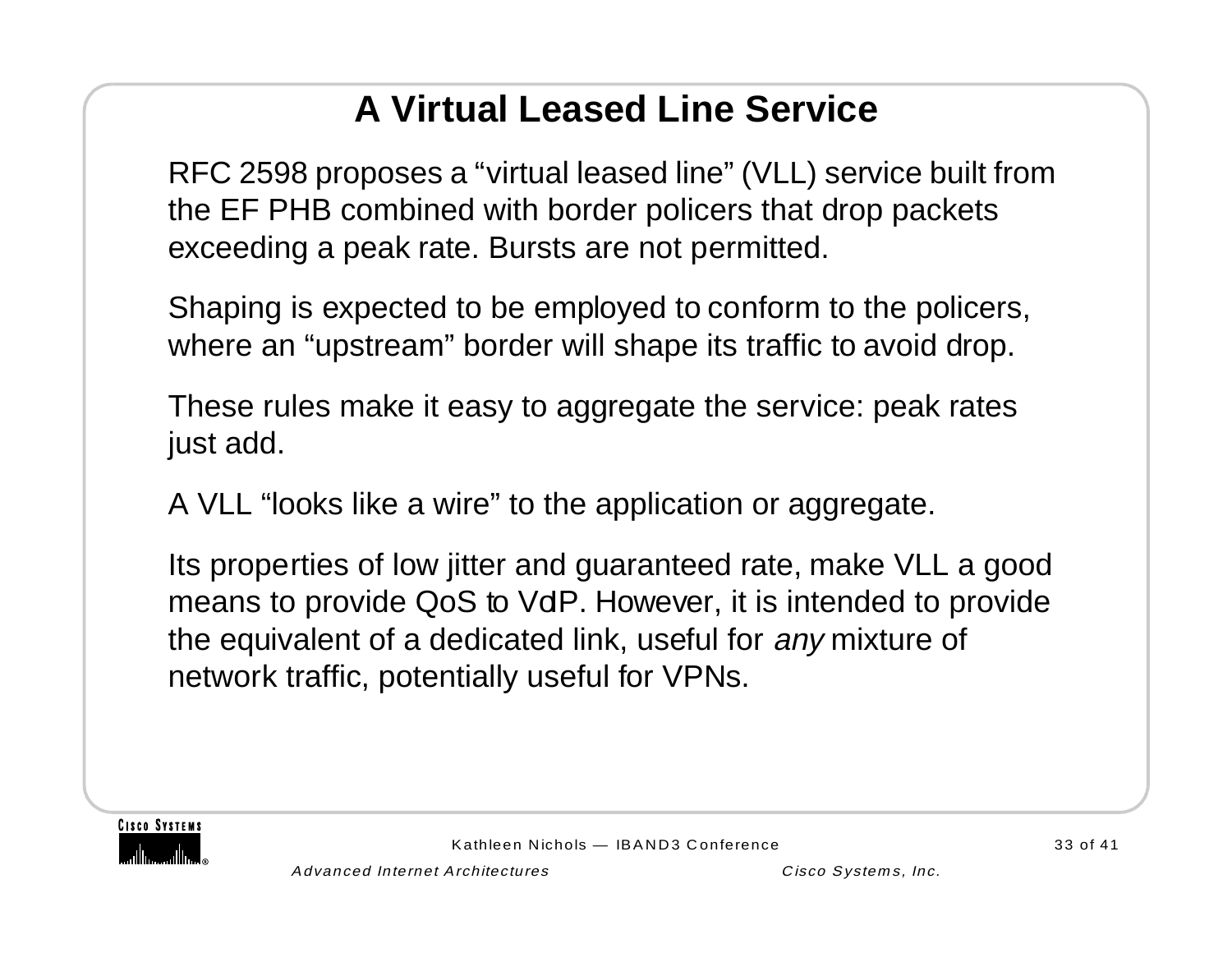### **VLL's Forwarding Path Performance**

Forwarding path performance of VLLs for general Internet traffic is frankly not that interesting: as long as the traffic is shaped properly (sufficiently sized holding buffers and good queue management ), the VLL acts like a dedicated link at the subscribed rate. (http://www.nren.nasa.gov/workshops3.html)

For VoIP using VLL, care about jitter. Values are easy to bound in worst case, but we'd like to understand "typical" behavior and how different EF PHB implementations and allocation percentages affect jitter performance.

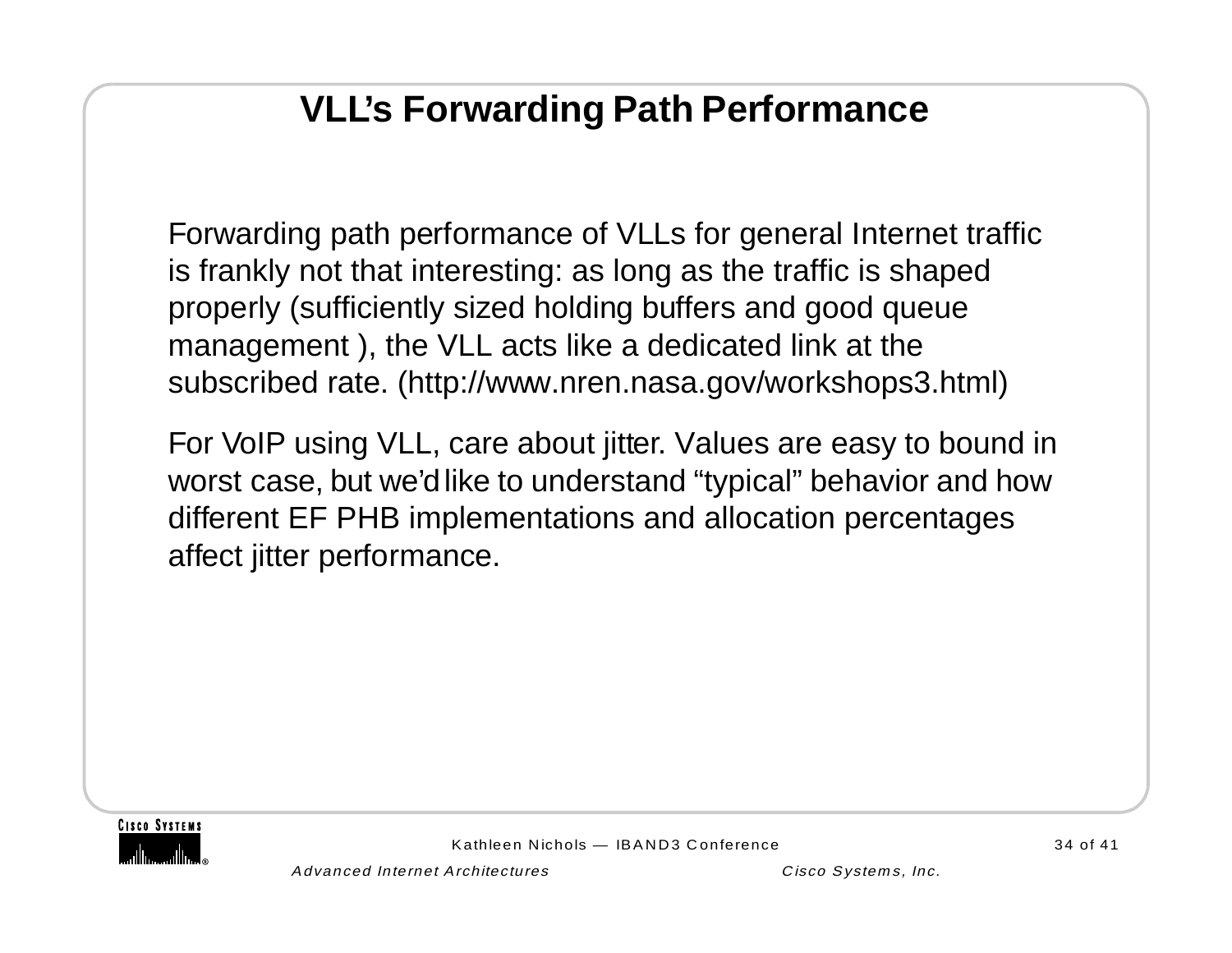# **Simple Analysis to Bound EF Jitter**

Earlier, noted the two components of jitter: assume a worst case for both the displacement from other EF microflows and a per-hop wait for a full MTU-sized packet of another aggregate at every hop.

Jitter is the difference between the absolute value of the arrival time differences minus the absolute value of the departure time differences of two adjacent packets,  $(|(a_i-a_i)-(d_i-d_i)|)$ . The worst case jitter is the worst case displacement if the next packet of the stream doesn't queue. (Very unlikely!)

Assume the bottleneck bandwidth, **B**, is the bandwidth of every link in the domain. Worst case is an allocation, **<sup>a</sup>**, of 50%. Compare to a 30% allocation.

This is an excessively pessimistic bound, but gives some feel for what conditions have to occur to have jitter exceed one MTU at the subscribed rate.

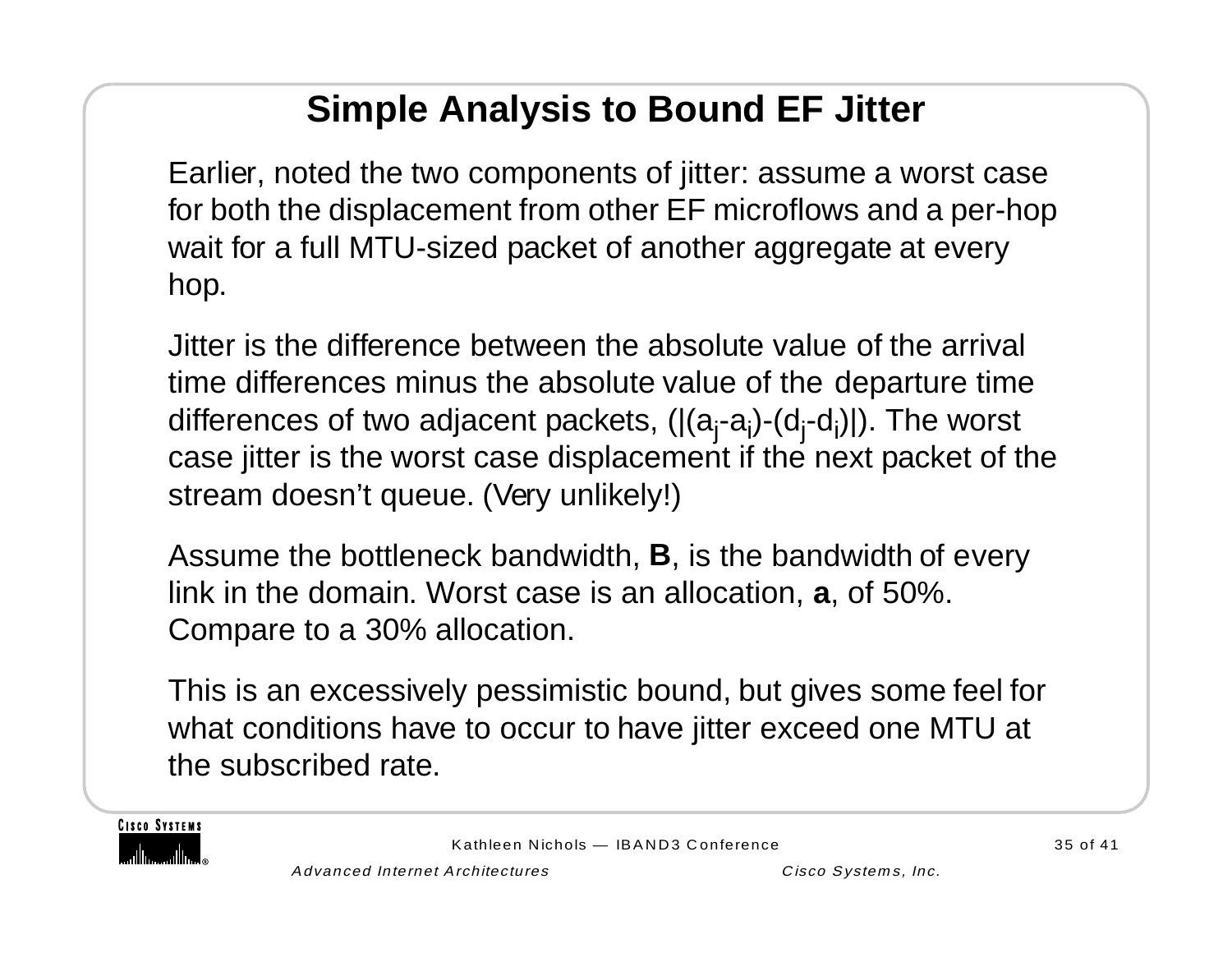

**CISCO SYSTEMS** 

Kathleen Nichols — IBAND3 Conference

36 of 41

Advanced Internet Architectures Cisco Systems, Inc.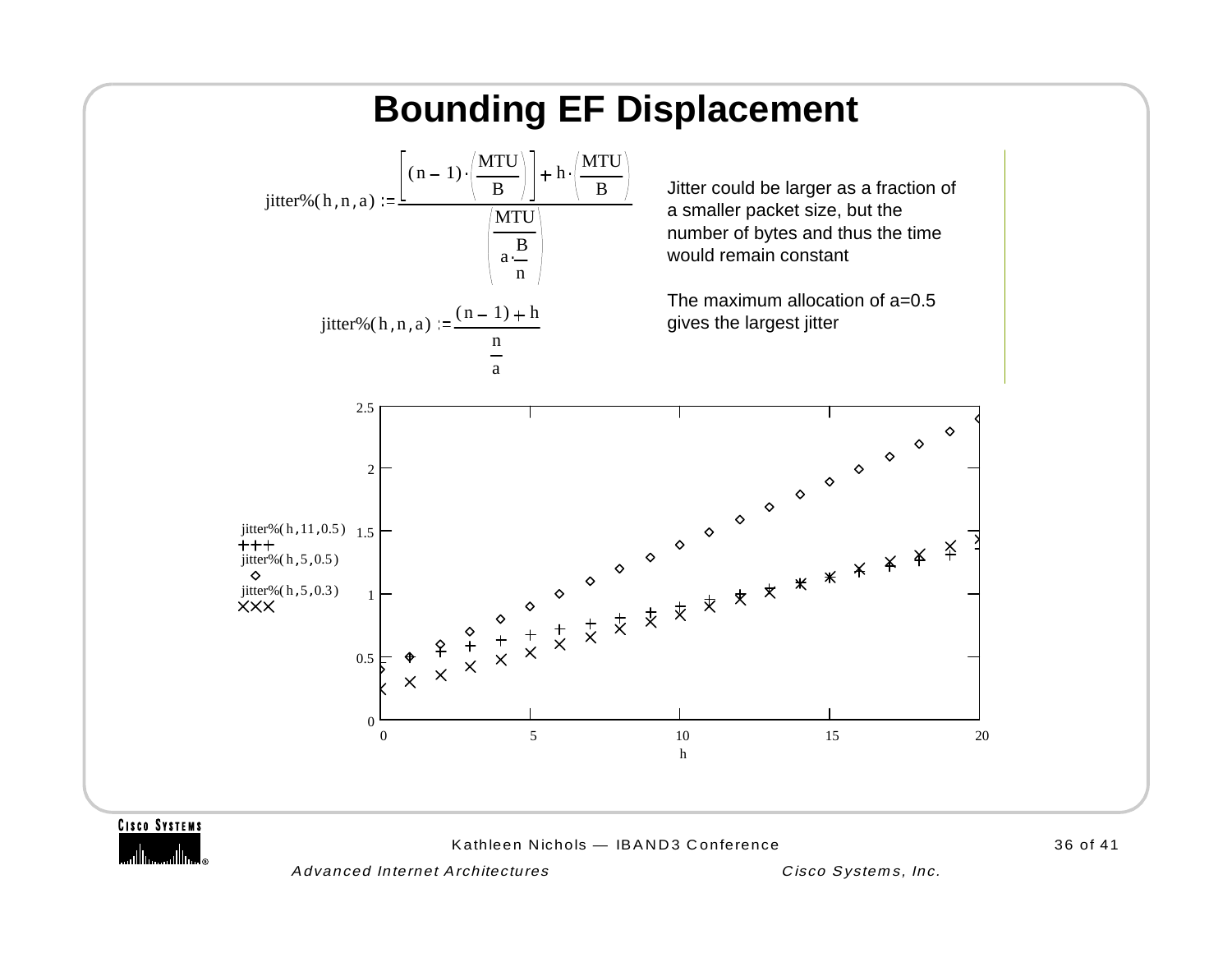# **Evaluating Jitter for VoIP using VLLs**

These simulation results focused on a VLL over multiple hops (from Yonghwan Kim of Cisco).

"Freeway" topology of varying numbers of hops. Each hop is 1.5 Mbps.



The "VoIP" flows were 24Kbps, 20 ms between 60 byte packets

10% of traffic is EF-marked, 60% gets other "special" treatment

Of the EF packets, half are long (1500 bytes), half short (100 bytes)

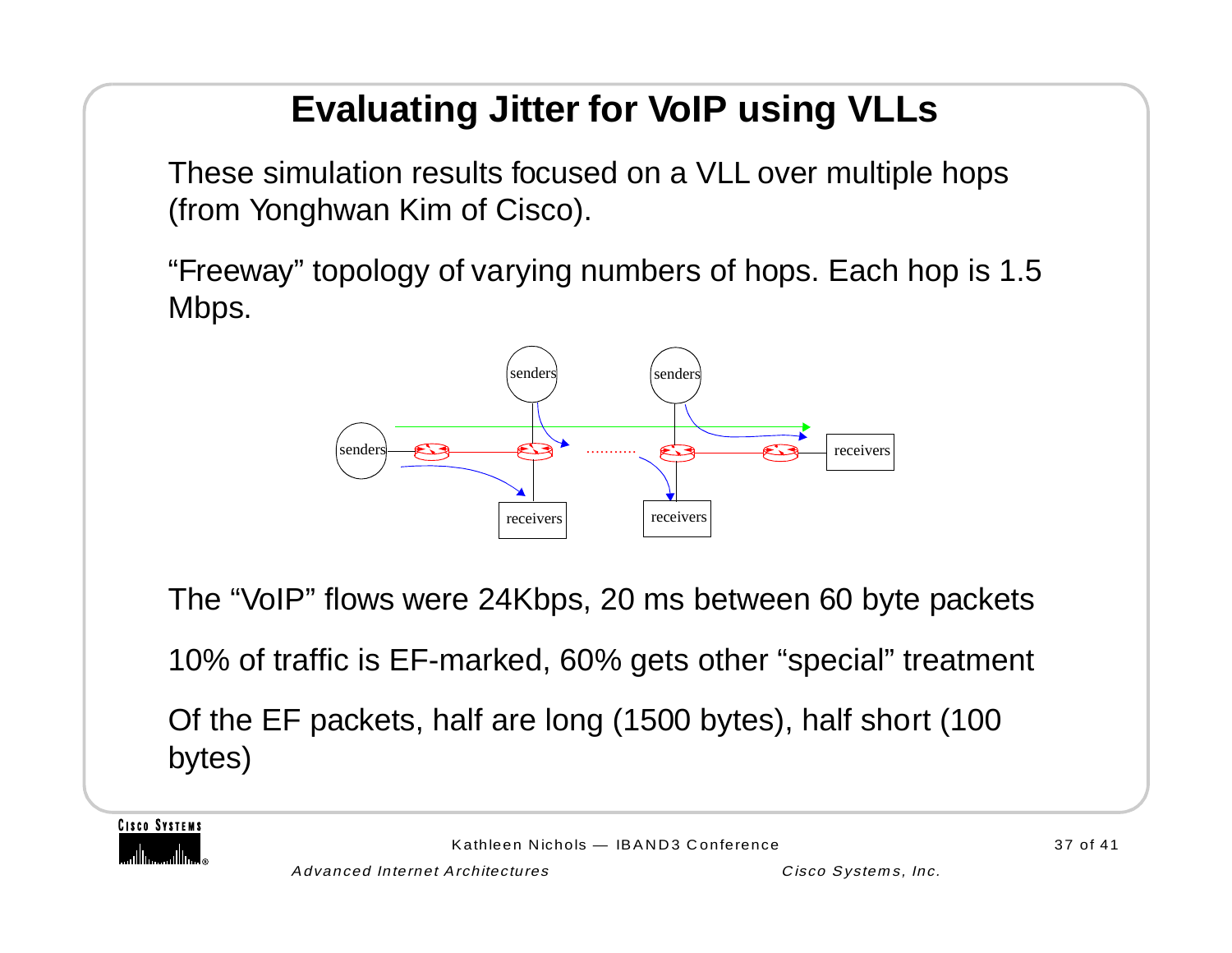#### **Median Jitter of VoIP using VLL** 5 ms 10 ms15 ms20 ms4 8 12 16 20 2424 PQCBWFQ**WRR** – MDRR number of congest T1 hops

The PQ case corresponds to the simple analysis.

An MTU at 24 Kbps is 500 ms so the median value is no where near that.

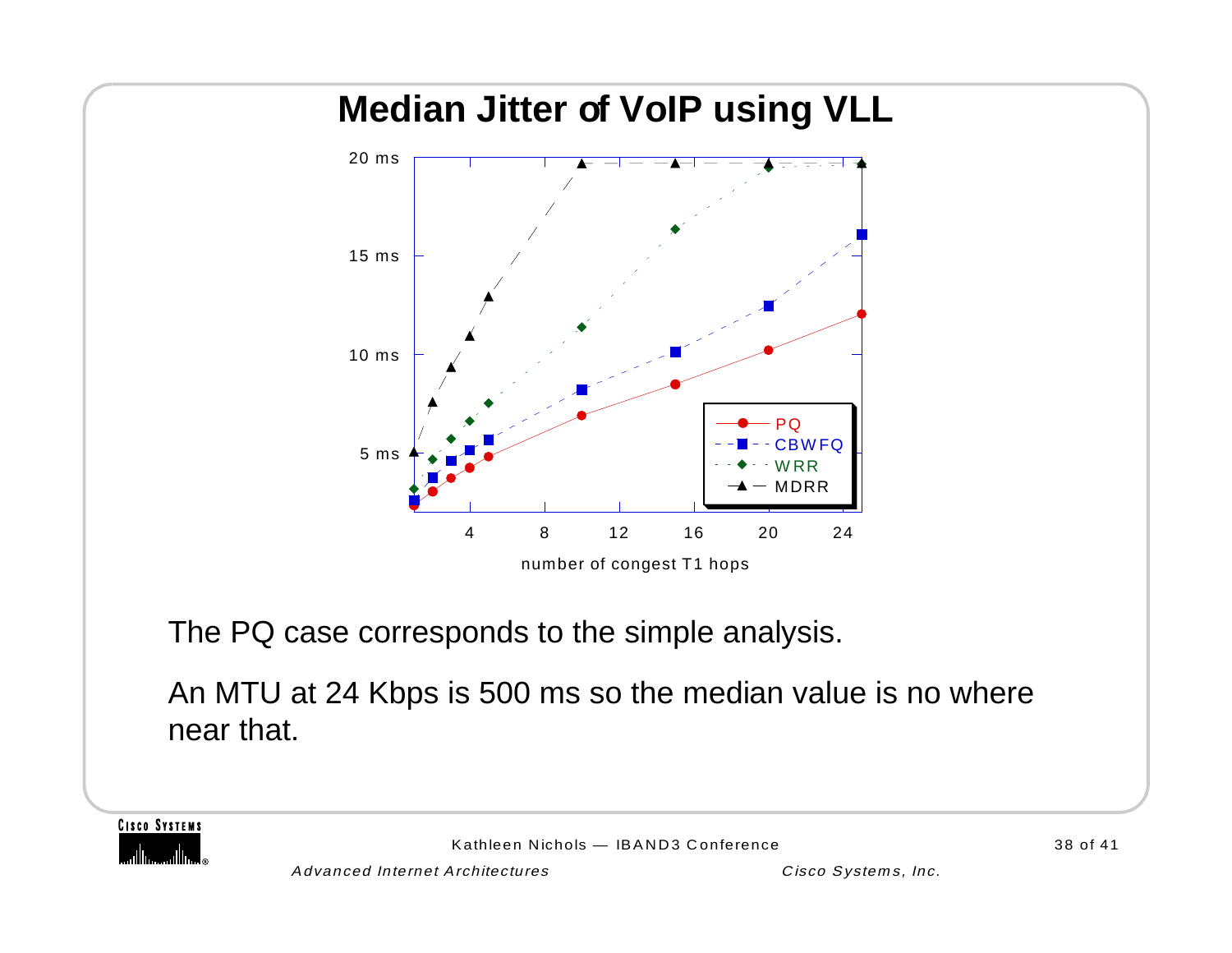#### **95th Percentile Jitter of VoIP using VLL**



number of congest T1 hops

PQ jitter is bounded at slightly more than the cycle time of the VoIP stream.

**CISCO SYSTEMS** 

Kathleen Nichols — IBAND3 Conference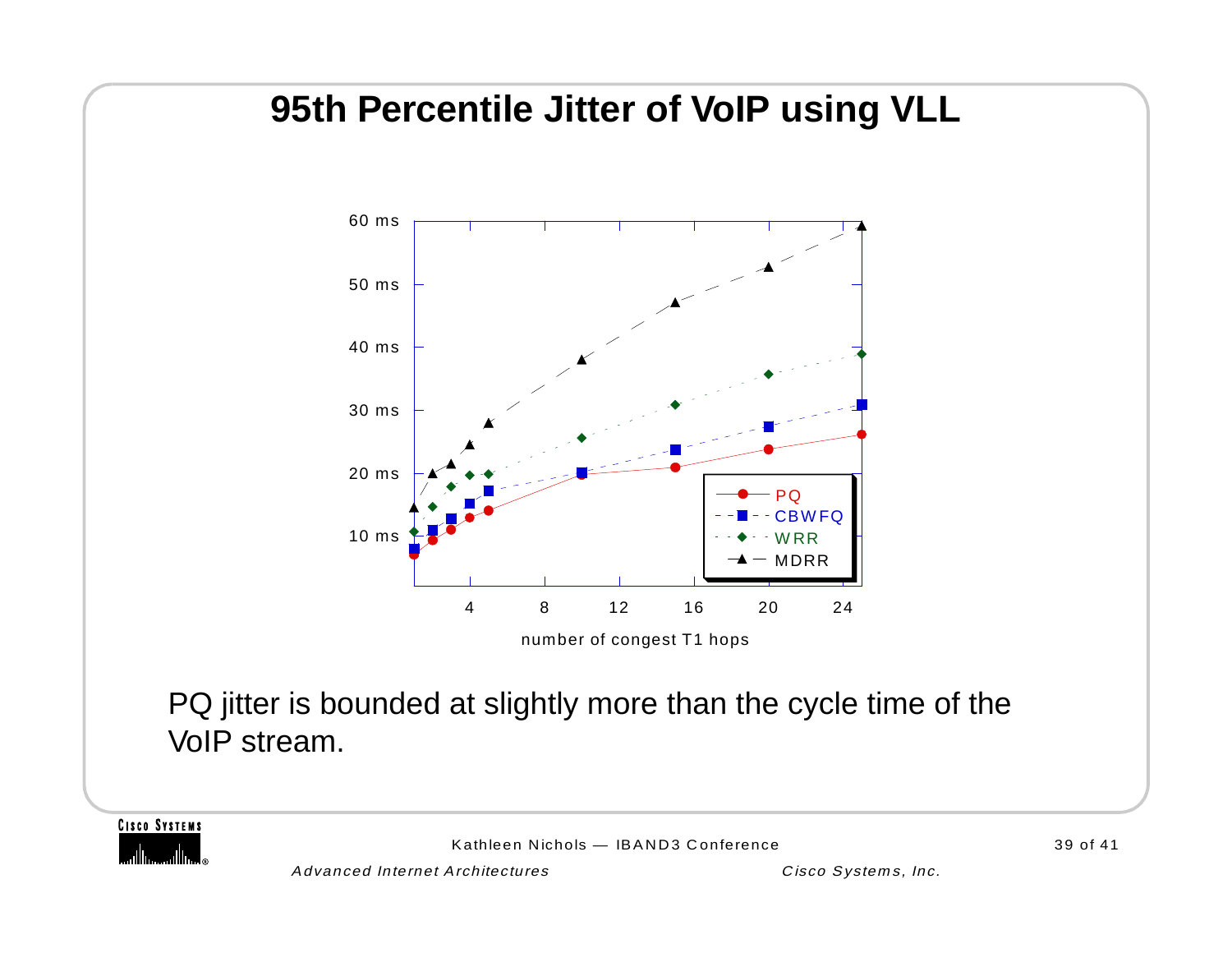### **Parting Observations**

Marketing folks have driven a demand for a service that guarantees a minimum that can be exceeded when there is capacity in the network. This is a lot harder to do than folks simulating dumbbells think.

Must understand the behavior of traffic under aggregation before we start to develop a lot of PHBs and services. Fortunately, if we stay simple, we can deliver a quantifiable VLL with current knowledge.

Flow-based thinking hampers deployability by introducing complexity and limiting the ability of solutions to scale.

QoS and its allocation are needed in order to express desired organizational policies. We should be focused on building the tools to make that possible.